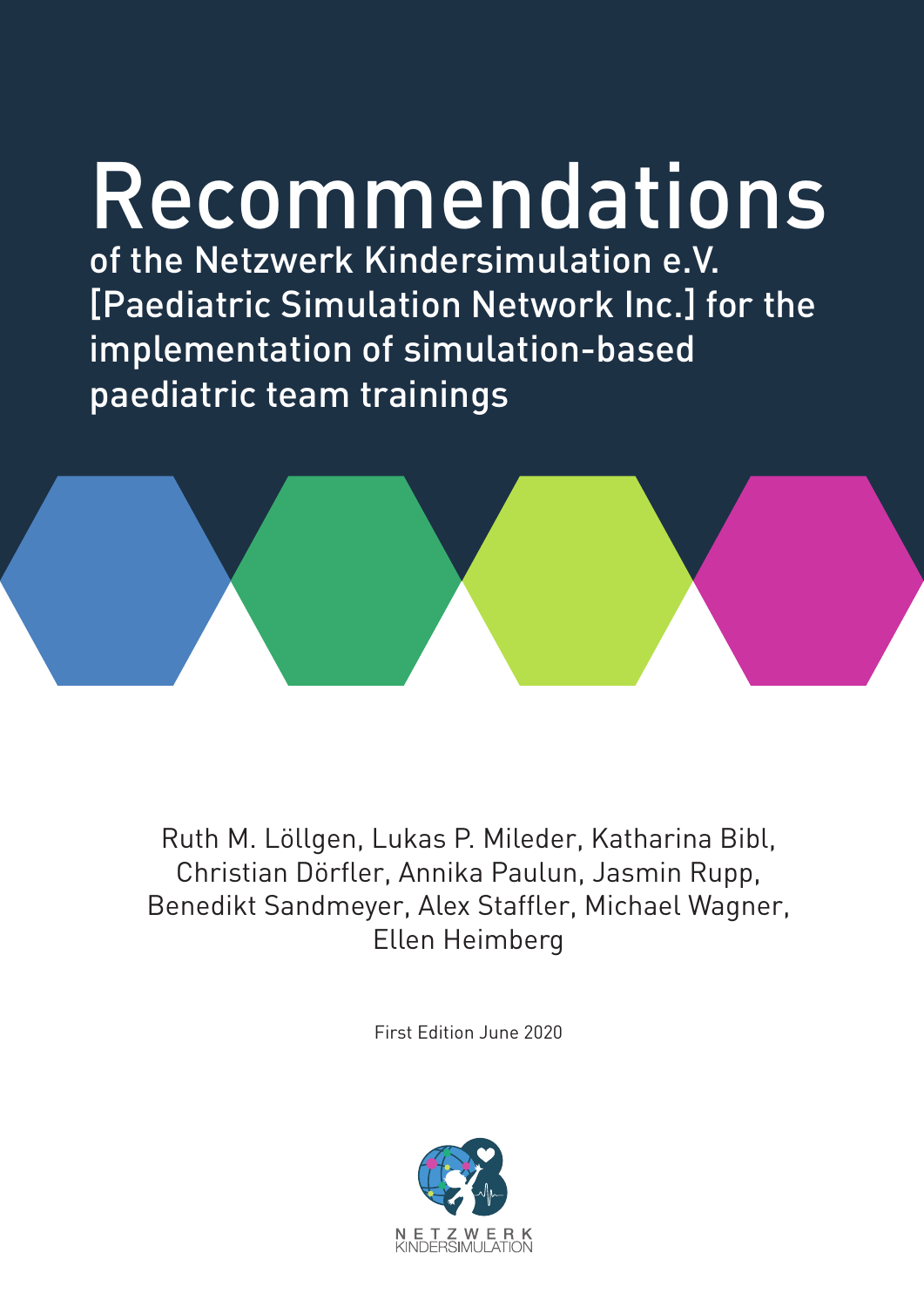# Contact

vorstand@netzwerk-kindersimulation.org

Universitätsklinikum Tübingen (University Hospital) Children's Hospital Hoppe-Seyler-Str. 1 72076 Tübingen Deutschland

# www.netzwerk-kindersimulation.org

ISBN 978-3-00-067452-5

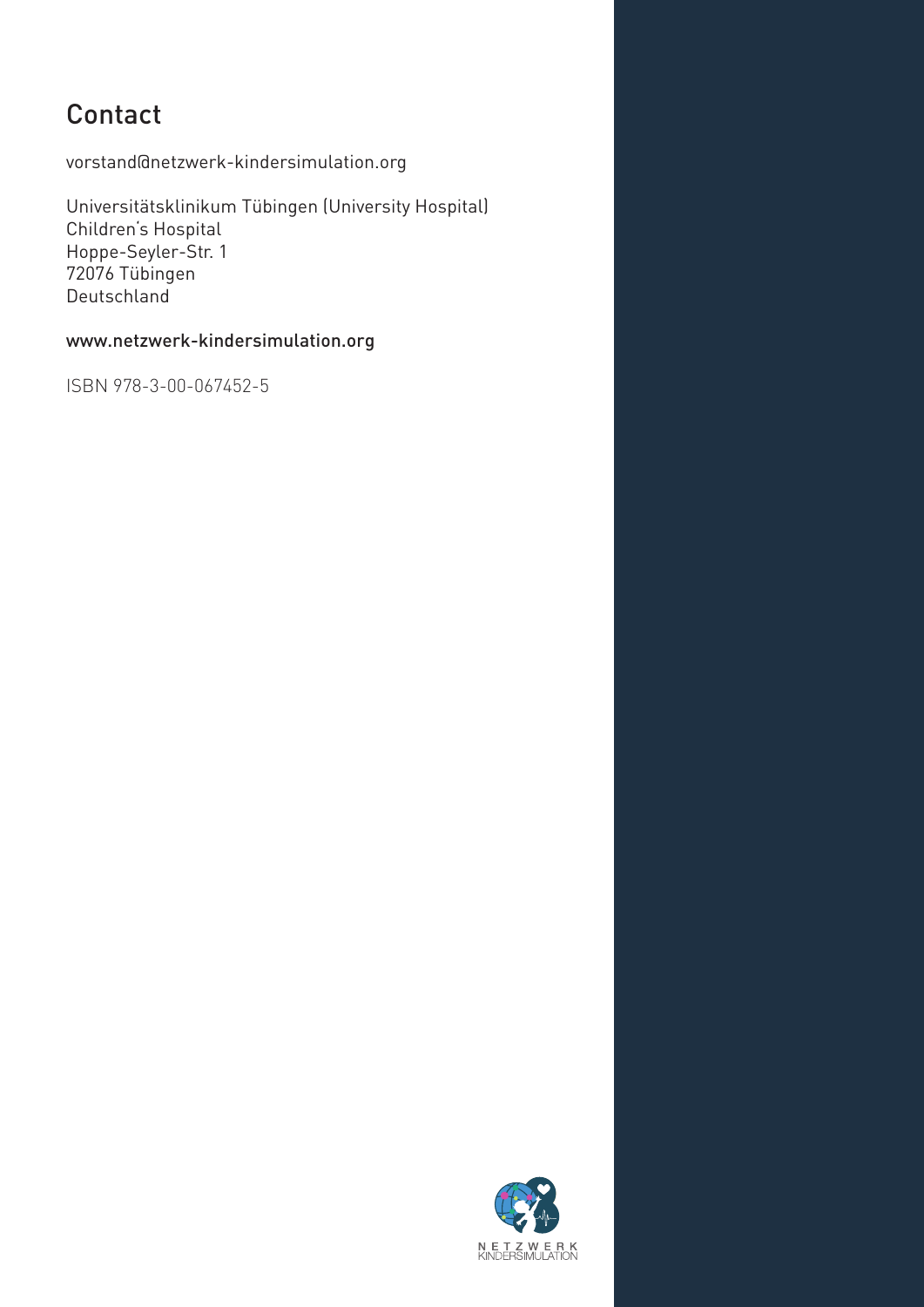### List of Abbreviations

- AHA American Heart Association
- ALS Advanced Life Support
- BLS Basic Life Support
- CRM Crisis Resource Management/ Crew Resource Management
- DASH Debriefing Assessment for Simulation in Healthcare
- EPALS European Pediatric Advanced Life Support
- ERC European Resuscitation Council
- HRO High Reliability Organisation
- NLS Newborn Life Support
- NRP Neonatal Resuscitation Program
- NTS Non-Technical Skills
- OSAD Objective Structured Assessment of Debriefing
- PALS Pediatric Advanced Life Support
- SOP Standard Operating Procedure
- OSCE Objective Structured Clinical Examination
- CIRS Critical Incident Reporting System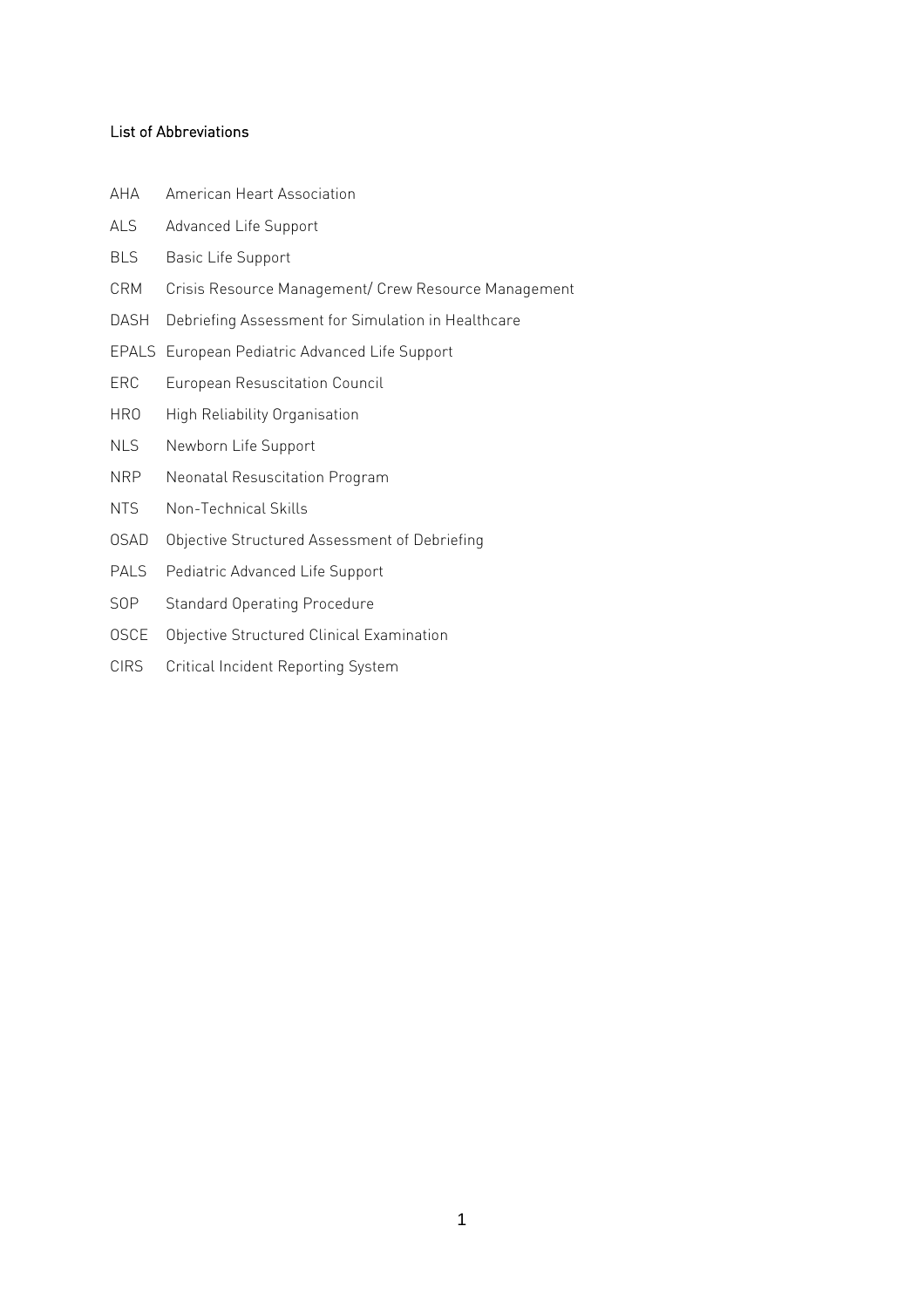| 1)           | 3<br><b>PREAMBLE</b>                                            |                |  |  |  |  |
|--------------|-----------------------------------------------------------------|----------------|--|--|--|--|
| 2)           | GENERAL LEARNING OBJECTIVES OF A SIMULATION-BASED TEAM TRAINING |                |  |  |  |  |
| 3)           | <b>SKILLS &amp; QUALIFICATIONS OF SIMULATION TRAINERS</b>       | 4              |  |  |  |  |
| al           | PROFESSIONAL MEDICAL PREREQUISITES                              | 4              |  |  |  |  |
| b            | <b>EMERGENCY TRAINING</b>                                       | 4              |  |  |  |  |
| c)           | SIMULATION TRAINER TRAINING                                     | 5              |  |  |  |  |
| d)           | NON-MEDICAL SKILLS ("NON-TECHNICAL SKILLS")                     | 5              |  |  |  |  |
| e)           | SIMULATION MENTORING                                            | 5              |  |  |  |  |
| f            | CONTINUING PROFESSIONAL DEVELOPMENT IN SIMULATION               | 5              |  |  |  |  |
| q)           | MINIMUM REQUIREMENT FOR THE NUMBER OF SIMULATION TRAININGS      | 6              |  |  |  |  |
| 4            | FRAMEWORK CONDITIONS FOR AN EFFECTIVE LEARNING ENVIRONMENT      | 6              |  |  |  |  |
| al           | CONFIDENTIALITY                                                 | 6              |  |  |  |  |
| b            | HANDLING OF VIDEOS                                              | 6              |  |  |  |  |
| c)           | HANDLING OF FOTOS                                               | 7              |  |  |  |  |
| d)           | PUBLIC RELATIONS / PRESS                                        | $\overline{7}$ |  |  |  |  |
| e)           | LEARNING ENVIRONMENT                                            | 7              |  |  |  |  |
| f            | "DEATH" OF THE SIMULATOR                                        | $\overline{7}$ |  |  |  |  |
| 5)           | SIMULATION ENVIRONMENT                                          | 8              |  |  |  |  |
| a)           | PREMISES                                                        | $\,8\,$        |  |  |  |  |
| bl           | MEDICAL EQUIPMENT IN SIMULATION                                 | 8              |  |  |  |  |
| c)           | SIMULATORS                                                      | 9              |  |  |  |  |
| d)           | STANDARDISED PATIENTS                                           | 9              |  |  |  |  |
| el           | AUDIO-VISUAL SYSTEM                                             | 9              |  |  |  |  |
| 61           | <b>HUMAN RESOURCES</b>                                          | 9              |  |  |  |  |
| al           | PARTICIPANT TEAM                                                | 9              |  |  |  |  |
| bl           | SIMULATION TRAINERS                                             | 10             |  |  |  |  |
| 71           | <b>SCENARIOS</b>                                                | 11             |  |  |  |  |
| al           | LEARNING OBJECTIVES                                             | 11             |  |  |  |  |
|              | b) SCENARIO DEVELOPMENT                                         | 11             |  |  |  |  |
| $\mathsf{C}$ | <b>SCENARIO SCRIPT</b>                                          | 12             |  |  |  |  |
| 8)           | PROCESS SEQUENCE OF A TRAINING                                  | 12             |  |  |  |  |
|              | a) PREBRIEFING OF TRAINER TEAM                                  | 12             |  |  |  |  |
| b            | <b>INTRODUCTION</b>                                             | 12             |  |  |  |  |
| c)           | FAMILIARISATION WITH THE SIMULATOR AND SIMULATION ENVIRONMENT   | 13             |  |  |  |  |
| d)           | BRIEFING OF PARTICIPANTS (PREBRIEFING)                          | 13             |  |  |  |  |
| e)           | IMPLEMENTING THE SCENARIO                                       | 13             |  |  |  |  |
| f            | <b>DEBRIEFING</b>                                               | 13             |  |  |  |  |
| g)           | IMPLEMENTATION OF OTHER SCENARIOS AND DEBRIEFINGS               | 14             |  |  |  |  |
| h)           | COURSE EVALUATION                                               | 14             |  |  |  |  |
| $\mathbf{i}$ | DEBRIEFING OF TRAINER TEAM                                      | 14             |  |  |  |  |
| 9)           | FEEDBACK AND EVALUATION                                         | 15             |  |  |  |  |
| al           | FEEDBACK BY PARTICIPANTS                                        | 15             |  |  |  |  |
| b)           | DEBRIEFING OF TRAINER TEAM                                      | 15             |  |  |  |  |
|              |                                                                 |                |  |  |  |  |
| c)           | SUMMARY OF THE TRAINING                                         | 15             |  |  |  |  |
|              | 10) APPENDIX                                                    | 16             |  |  |  |  |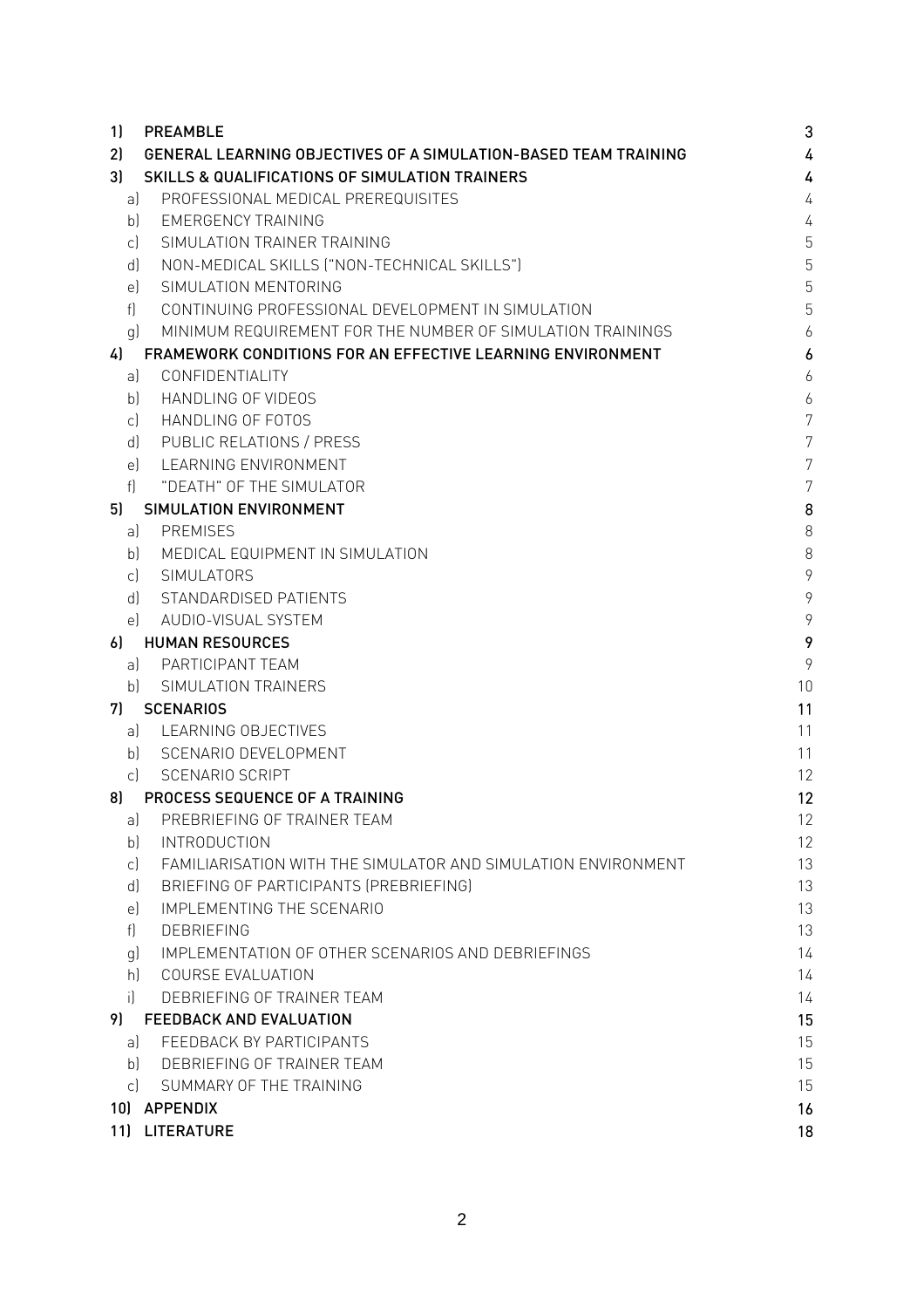#### <span id="page-4-0"></span>1) PREAMBLE

Netzwerk Kindersimulation e.V. [Paediatric Simulation Network Inc.] has developed the following recommendations to ensure a uniform standard for the implementation of simulation-based team trainings for paediatric emergencies and a high level of quality in simulation-based education, training and continuing education in German-speaking countries. These expert recommendations have been accredited by the German Society for Neonatology and Paediatric Intensive Care Medicine (GNPI).

The recommendations are guided, where applicable, by the current scientific literature as well as by existing recommendations / quality criteria of relevant specialist societies.<sup>1-3</sup> Due to paucity of scientific evidence in many areas of simulation-based education and training, numerous multidisciplinary experts were involved in the preparation of these multidisciplinary recommendations in order to incorporate existing knowledge and experience in the design and implementation of paediatric simulation training in an optimal manner. The primary focus of this document is on simulation-based team training, which explicitly distinguishes these recommendations from those for other forms of training (see Table 1). However, the table in the appendix contains summarised recommendations for minimum standards in all fields of simulation for the purpose of a better overview or comparability.

The present recommendations are addressed to all persons who are, or aspire to be, involved in the health care system in the preclinical domain, outpatient care as well as in-hospital (labour ward / delivery suite, paediatric and neonatal intensive care units, emergency departments, operating room, recovery room, day clinics, paediatric wards, etc.) in paediatric education, further education and training by means of simulation-based team training. Furthermore, these recommendations are also directed at all those persons engaged in a managerial or supervisory capacity in the field of simulation and/or as trainers. In general, the recommendations summarised here are independent of the team training location and refer both to training in a simulation centre and to training "in situ", i.e. at the actual workplace. The recommendations do not distinguish between the different degrees of reality of the simulators and simulation objects used.

These recommendations describe the material equipment and staffing required for simulation training as well as the contents and structure of simulation-based team training. The aim is to achieve the highest possible quality of training by standardising these training courses, thus improving the care of sick and injured newborns and children and increasing patient safety.

The following recommendations are intended to serve as a framework for the organisation, implementation and quality assurance of these training courses. Specific recommendations on technical equipment and detailed contents, e.g. scenarios and debriefing techniques, do not form part of the recommendations. In general, to maintain the quality of simulation programs, at least one responsible person should be designated who regularly checks compliance with these recommendations and initiates corrective measures, if necessary.

In the text, a gradation of recommendations is applied according to expert opinion and, if applicable, according to evidence. This recommendation gradation is divided into "shall", "should" and "may" in descending order of recommendation strength.

Throughout the text, the masculine gender form is purposely used for ease of reading. Unless explicitly stated, person-specific information always refers to all genders in equal measure.

The definition of any specialist terms in the text is based on the contents of the Healthcare Simulation Dictionary of the Society for Simulation in Healthcare™ [\(https://www.ssih.org/dictionary\)](https://www.ssih.org/dictionary)<sup>4</sup>.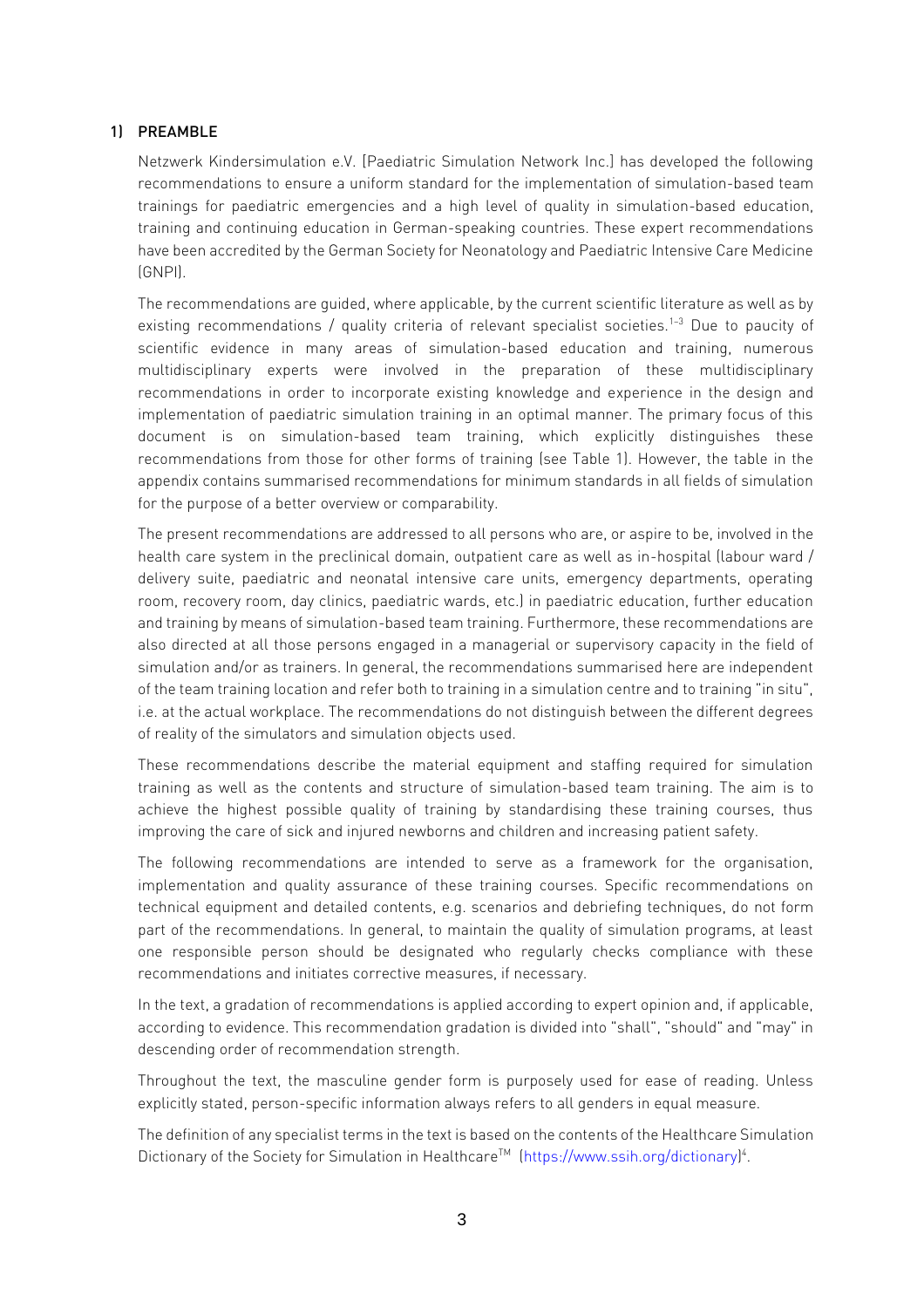The following recommendations refer to traditional simulation-based team training and explicitly do not specifically cover the field of tele-simulation, e-simulation, remote simulation, or virtual simulation, although many recommendations may overlap.

#### <span id="page-5-0"></span>2) GENERAL LEARNING OBJECTIVES OF SIMULATION-BASED TEAM TRAINING

The primary goal of simulation training is the improvement of patient safety.

This is achieved through high-quality training adapted to the level of experience of the participants, which includes the enhancement of medical-technical, cognitive and social skills as well as the approach to dealing with complex medical situations.

It should be ensured that, in addition to communication aspects, participants learn the following principles<sup>5</sup>:

- Situational awareness
- Task management
- Team work
- Decision making

#### <span id="page-5-1"></span>3) SKILLS & QUALIFICATIONS OF SIMULATION TRAINERS

The selection of simulation trainers is of paramount importance, as their task places high demands on professional and social competence. The following qualifications shall apply to at least one of the trainers present at a training course. The second trainer may still be undergoing further training in all these skills.

#### <span id="page-5-2"></span>a) PROFESSIONAL MEDICAL PREREQUISITES

The minimum requirement shall be three years of practical experience (full-time or part-time equivalent) in paediatric and adolescent medicine (paediatrics, paediatric surgery) or three years of experience in the medical care of newborns and children (paediatric nursing, midwifery, anaesthesia, paramedic/ambulance training). Special expertise in the fields of neonatology, paediatric intensive care and/or paediatric emergency medicine is advantageous.

#### <span id="page-5-3"></span>b) EMERGENCY TRAINING

Successful participation in a certified paediatric emergency course (e.g. European Pediatric Advanced Life Support (EPALS) by the European Resuscitation Council (ERC) or Pediatric Advanced Life Support PALS by the American Heart Association (AHA) for paediatric emergency training courses; or Newborn Life Support (NLS) by the ERC; or Neonatal Resuscitation Program (NRP) by the AHA for neonatal emergency training courses) or comparable in-hospital certified course formats for advanced emergency procedures performed on children, as well as maintaining the provider status through regular participation in appropriate refresher courses, is a fundamental requirement.

It must be ensured that scenario contents and debriefings correspond to the currently published guidelines and that these are promptly adjusted when the guidelines are updated.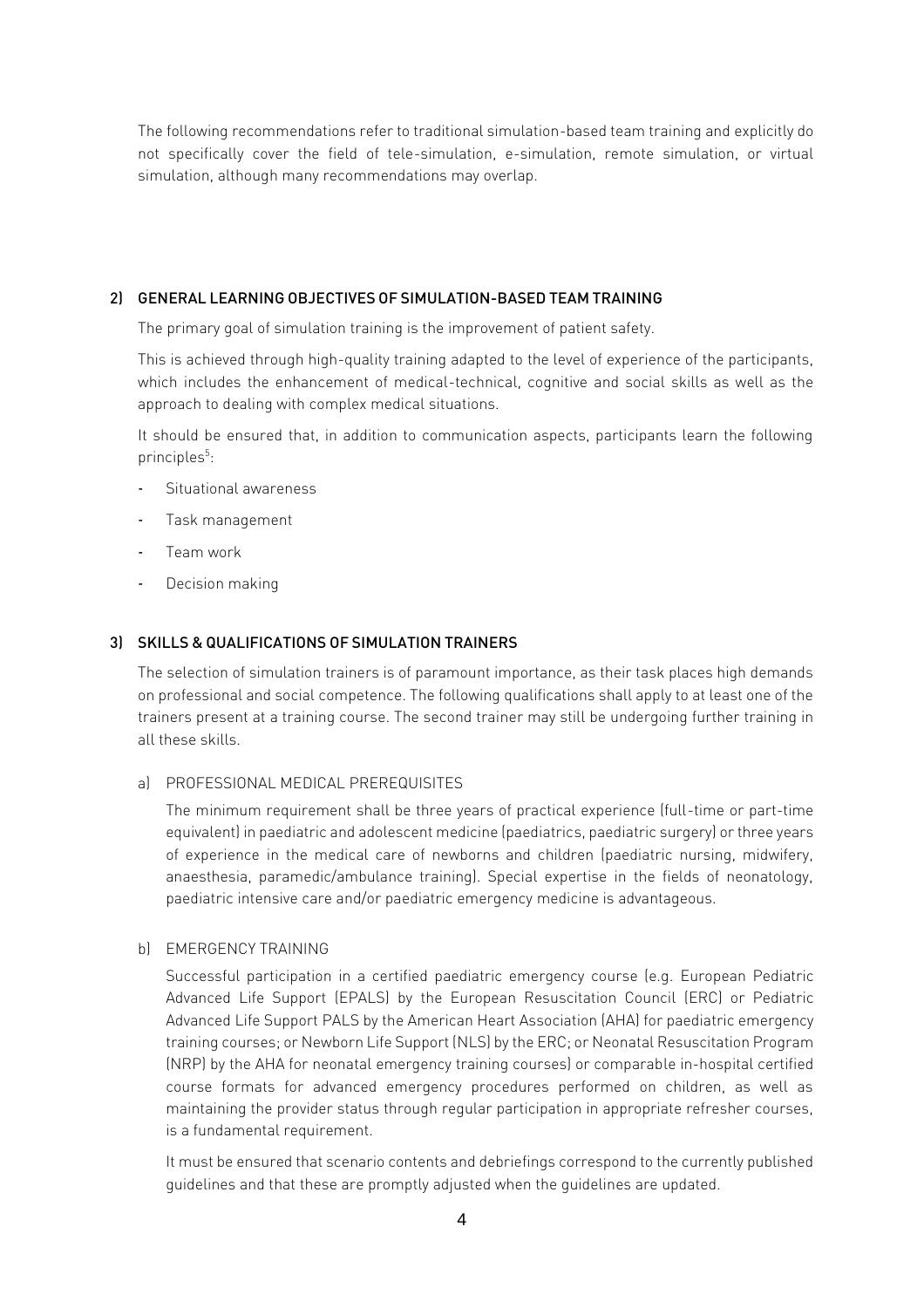#### <span id="page-6-0"></span>c) SIMULATION TRAINER TRAINING

Simulation trainers shall complete a train-the-trainer course for simulation which contains the following contents: Crisis Resource Management (CRM $^{\circ,7}$  = principles of individual and especially joint action in routine and crisis situations that enable effective decision-making and cooperation), tools for the improvement of patient safety, scenario design, theoretical contents on debriefings and the practical implementation of debriefings. In this context, scenario development, preparation and implementation as well as debriefing shall each have been actively conducted at least once and relevant feedback shall have been received from the course trainers.

#### <span id="page-6-1"></span>d) NON-MEDICAL SKILLS ("NON-TECHNICAL SKILLS")

Simulation trainers shall be proficient in non-medical skills ("Non-Technical Skills", NTS). These include, for example: 15 principles of CRM  $^{6.7}$ , "Speaking-Up" $^8$ , allocation of tasks in teams (team  $\,$ leaders and team members), implementation of team reflections <sup>9,10</sup> (STOP sequences, "10 seconds for 10 minutes"<sup>6</sup>), effective communication strategies<sup>11,12</sup> (e.g. "closed-loop" communication), correct use of checklists, development of common mental models.<sup>4,5</sup>

Furthermore, fundamental aspects of the following themes should be covered or learned:

Tools to improve patient safety, standardisation ("Standard Operating Procedures", SOP), critical incident reporting systems as well as systemic safety in High Reliability Organisations (HRO).

#### <span id="page-6-2"></span>e) SIMULATION MENTORING

After completion of a train-the-trainer course, an experienced mentor should supervise the consolidation of the following areas. If this option is not available in a particular setting, experts from Netzwerk Kindersimulation may be engaged for the purpose of work shadowing. Published evidence regarding the duration, frequency and process of such mentoring is still scarce, but based on our own unpublished experience we recommend regular joint simulation training sessions with an experienced simulation trainer and (de)briefing of the following contents:

- Selection and preparation of scenarios
- Introduction to simulation training
- Briefing of extras or confederates<sup>4</sup>: Actors, standardised patients = people other than the patient who participate in a scripted simulation to provide added realism or additional information for the learners)
- **Familiarisation**
- Simulator operation and technical equipment
- Conducting a simulation training
- Co-Debriefing
- **Debriefing**

#### <span id="page-6-3"></span>f) CONTINUING PROFESSIONAL DEVELOPMENT IN SIMULATION

In order to maintain and further develop their knowledge, simulation trainers shall undergo at least four hours of further training on simulation and/or debriefing (internal or external trainerpeer-feedback, telesimulation, shadowing in other institutions, workshops, train-the-trainer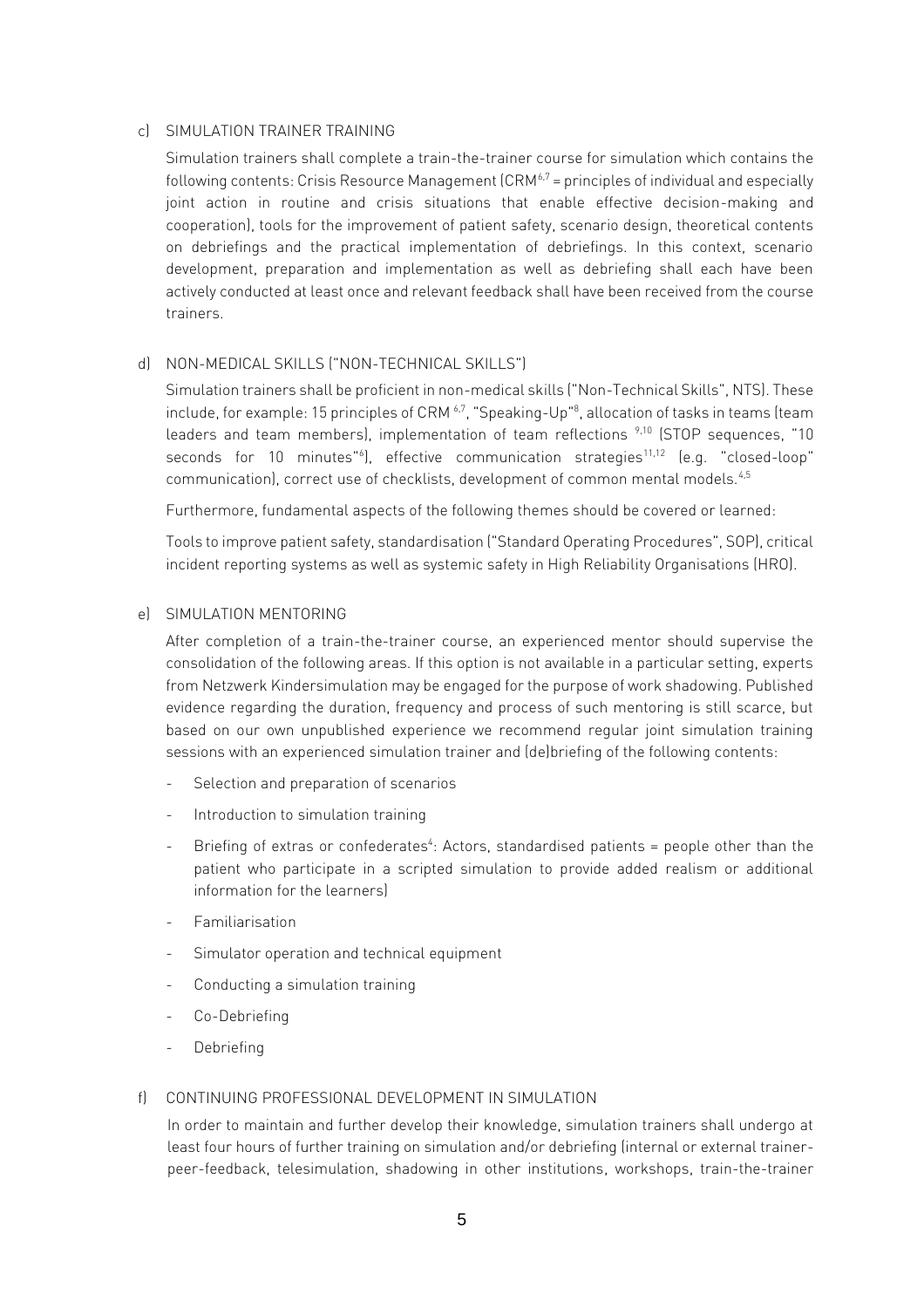courses, simulation-specific congresses / training courses, etc.) at least once a year. Membership in the Paediatric Simulation Network is desirable.

#### <span id="page-7-0"></span>g) MINIMUM REQUIREMENT FOR THE NUMBER OF SIMULATION TRAININGS

To maintain the quality of teaching, scenarios including debriefings shall be conducted regularly. A minimum of 10 scenarios + debriefings per year should be aimed for.

#### <span id="page-7-1"></span>4) FRAMEWORK CONDITIONS FOR AN EFFECTIVE LEARNING ENVIRONMENT

To enable participants to learn effectively, a safe learning environment is essential.<sup>13-15</sup> Therefore, a "protected space" must be provided when conducting simulation-based team trainings and debriefings, which allows participants to feel safe. To ensure this "psychological safety" for the participants, the following basic rules must be observed.<sup>16</sup>

#### <span id="page-7-2"></span>a) CONFIDENTIALITY

- i. During the introduction of the course, but most definitely before commencing the scenarios, the most important rules must be discussed with the participants. Where appropriate, these may also be communicated in writing before the start of the course.
- ii. The participants must be assured that information about the performance of participants will not be communicated to anyone outside the simulation training (especially not to superiors, administration and/or clinic management). The only contents that shall be communicated are problems of a systemic nature, e.g. technical, logistical or equipment problems. Individual persons involved must not be identified when communicating these contents. An exception (but not scope of these recommendations) are e.g. simulation-based assessments of students or graduates of a specialist doctor, specialist nursing, paramedic, midwife examination etc., in which the performance of the participants is transparently communicated to the examination board, e.g. within the framework of an OSCE ("Objective Structured Clinical Examination" 4).
- iii. The contents of the scenarios and debriefings must be kept confidential. This applies equally to the participants and the instructors. Ideally, this should be confirmed by the participants and instructors with their signatures.
- iv. Simulation-based team training is a place of learning. Participants shall be informed that any problems or "errors" that occur in the scenario provide an opportunity to learn and that the objective is not to expose, shame or judge the people actively involved.
- v. It shall be discussed with the participants that although simulation-based team trainings reflect reality very closely, it is not always possible to draw direct conclusions about how to perform actual patient care.
- vi. The scenarios and debriefings may only be witnessed by persons who also participate in the respective training. Observers who are not actively participating in the training may be admitted for an agreed period only with the prior consent of all participants.

#### <span id="page-7-3"></span>b) HANDLING OF VIDEOS

i. Audio-visual recordings of simulation-based team trainings shall be deleted after each training. Exceptions are the use for scientific and teaching purposes. The guidelines of the respective ethics and data protection committee must be observed. If any parts of the audio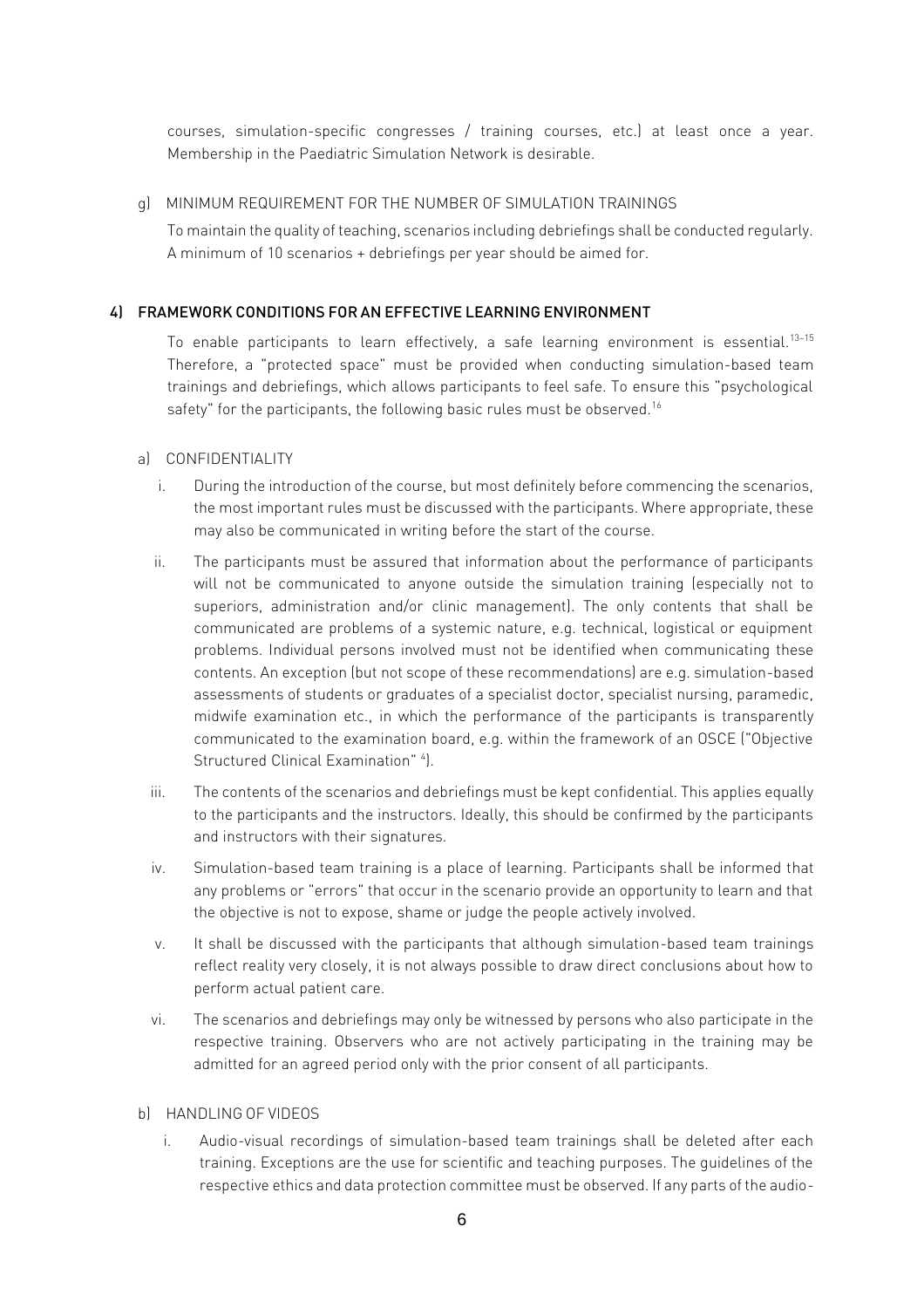visual recordings are to be used for other purposes, the written consent of each participant visible/audible in the video and, if applicable, of the organisational unit must be obtained.

- ii. Audio-visual recordings must be treated confidentially and may under no circumstances be made available to superiors for the purpose of evaluating their employees.
- iii. The participants must be informed in writing about the handling of the audio-visual recordings before the commencement of the scenarios and confirm this with their signature.

#### <span id="page-8-0"></span>c) HANDLING OF PHOTOGRAPHS

- i. If photos are to be taken during the training, the written consent of all participants must be obtained.
- ii. The consent of every visible participant must be obtained for the use of photos in presentations, publication in social media or use on the Internet.
- iii. The taking of photos during the training scenarios should be avoided if possible, in order not to disrupt the scenario process and not to jeopardise the achievement of learning objectives.

#### <span id="page-8-1"></span>d) PUBLIC RELATIONS / PRESS

If a journalistic publication about the training in the press (external or internal) is desired, it is advisable to inform the members of the press about the contents of the training during the break and to take photos at that time if necessary. If, in exceptional cases, members of the press department observe a scenario for a brief period of time, it is essential to do so only with the consent of all participants.

(Note: Practice has consistently shown that it is best to use staged scenes with trainers when photos or videos are needed for public relations purposes).

#### <span id="page-8-2"></span>e) LEARNING ENVIRONMENT

A respectful interaction between participants and instructors is a prerequisite for a positive learning environment. Participants should be encouraged to ask questions and actively participate in discussions.

Disruptions and external interference (e.g. telephone, radio) should be avoided.

#### <span id="page-8-3"></span>f) "DEATH" OF THE SIMULATOR

In order to maintain a safe learning environment and to avoid negative learning effects, "dying" of the simulator due to incorrect treatment shall be avoided.<sup>17-19</sup>

However, if it is an explicit learning objective (e.g. "terminating a resuscitation"), dying of the simulator in the scenario is allowed. This issue shall be professionally worked through in the debriefing and the resulting emotions shall be cushioned.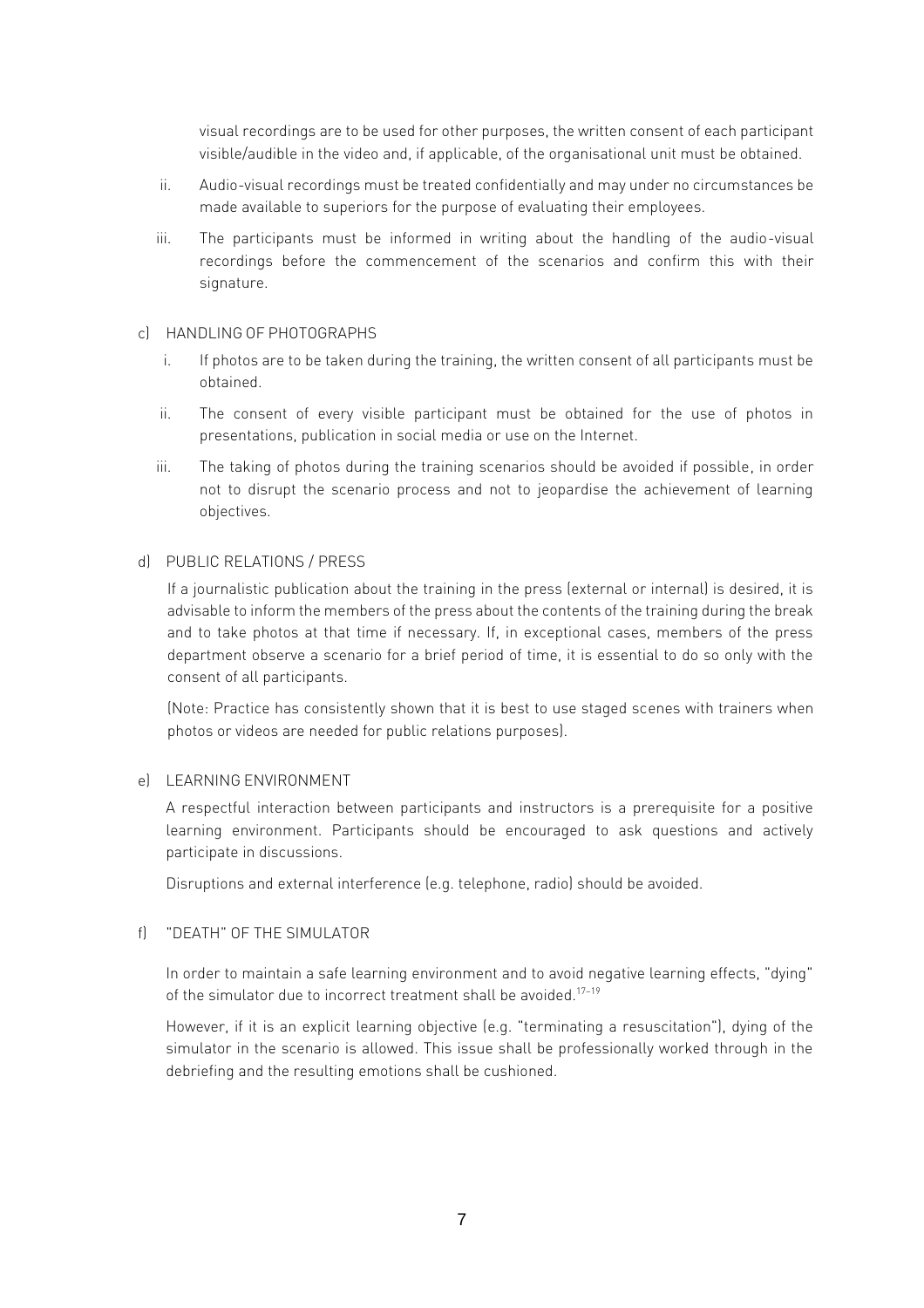#### <span id="page-9-0"></span>5) SIMULATION ENVIRONMENT

In order to offer the participants an optimal training environment which enables them to act under realistic conditions and to transfer what they have learned more easily into everyday life, the simulation environment shall replicate the real working environment as faithfully as possible.<sup>20–22</sup>

#### <span id="page-9-1"></span>a) PREMISES

Simulation-based team training may generally take place "off site" (i.e. in simulation centres or in training rooms provided for this purpose) or "in situ" (i.e. at the actual workplace, e.g. intensive care unit, emergency department, operating theatre, delivery room, paediatrician's practice, pre-clinical operational sites), but in principle both forms of training may be recommended depending on the learning objective and availability.<sup>23</sup>

The following aspects may further increase the quality of the training and optimise the learning environment, but are not absolutely necessary for the delivery of high quality simulation training:

- Simulation and debriefing shall take place in separate rooms when using an AV system. In the case of "in situ" training courses, the debriefings may be held in a meeting room, parents' room or similar. For training sessions without AV equipment, the debriefing may also take place in the same room.
- In the ideal case, a third room would be available for operating the equipment. If there is no additional space available for operating the equipment, a visual separation of the control unit (e.g. by means of a partition wall) from the simulation room should be provided.

#### <span id="page-9-2"></span>b) MEDICAL EQUIPMENT IN SIMULATION

It is recommended that genuine and fully functional medical equipment, i.e. devices, medication, medical products, etc. is used.

Medicines and infusions should always actually be drawn up and applied in order to depict the real time conditions and problems.<sup>24</sup>

If the simulation takes place "off-site", the materials required for the planned scenarios (respiratory equipment, thoracic drainages, perfusors, medication, etc.) shall be available in the most authentic form possible.

If the simulation takes place "in-situ", the equipment normally used in the respective working environment shall be used. At the same time, care must be taken to ensure that regular and safe patient care is guaranteed at all times and that the material is available in duplicate.

When using the hospital's own emergency materials, it must be ensured that these are checked for completeness and correct storage after the end of the simulation training.

Expired materials (e.g. out-of-date medication) and dedicated training materials (e.g. reusable intra-osseous drills, resuscitator bags, etc.) must be clearly marked as such and must be separated from the real medical equipment after the training. A recirculation of these materials into the clinical environment must be avoided in order to prevent mix-ups. The responsibility for this must be determined within the trainer team.

Should the "in situ" training result in recommendations for optimising the real equipment of the respective working environment, these may only be implemented after consultation with the entire local team.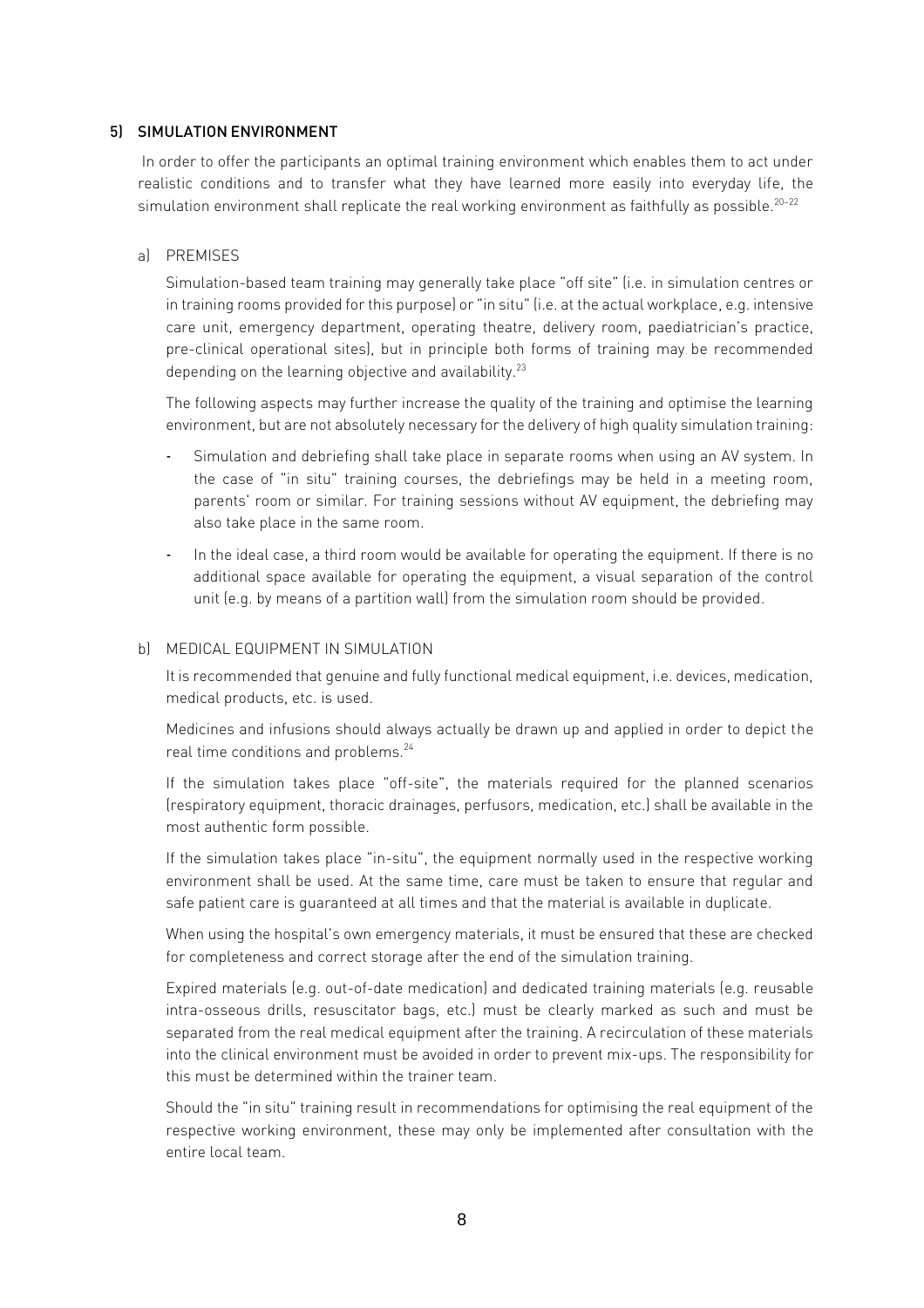#### <span id="page-10-0"></span>c) SIMULATORS

For simulation-based team training, high-fidelity patient simulators or simpler simulators ("low-fidelity")25,26 with separate patient monitors should be used. The simulators should be chosen in accordance with the learning objective.

In areas where in reality no patient monitoring is usually available, it shall also be dispensed with in the simulation.<sup>27</sup>

#### <span id="page-10-1"></span>d) STANDARDISED PATIENTS

For suitable situations (e.g. mass casualties) standardised patients (syn. actors, extras, confederates) may be assigned.4,28

Another opportunity is available with hybrid simulation, i.e. the use of actors in combination with simulation material (e.g. birth simulation).<sup>29-31</sup>

#### <span id="page-10-2"></span>e) AUDIO-VISUAL SYSTEM

An audio-visual (AV) system ideally permits the live transmission, recording and playback of scenarios with one or more camera angles as well as the recording of vital parameters with the possibility of setting event markers. The use of AV equipment makes it possible for participants and trainers not actively involved in the scenario to follow the scenario without being physically present in the simulation room. Furthermore, self-reflection can be enhanced by using short video sequences in the debriefings.<sup>32</sup> However, the use of an AV system is not absolutely necessary for the effectiveness of a training.

#### <span id="page-10-3"></span>6) HUMAN RESOURCES

As simulation-based team trainings require extensive time as well as human resources, it should be the goal of all stakeholders to integrate the simulation trainings as well as the preparation and wrapup into the paid work schedule.

#### <span id="page-10-4"></span>a) PARTICIPANT TEAM

- i. The ideal team constellation is one that mirrors the team composition of the real working day.33,34 The team training shall be interprofessional (e.g. nurses and doctors) and/or interdisciplinary (e.g. paediatrics, gynaecology and anaesthesia) in order to be able to practice routines and task assignments as realistically as possible.
- ii. The number of participants within a scenario shall be adapted to the content (e.g. respiratory problem, resuscitation) and setting (e.g. intensive care unit, trauma room, operating room) of the scenarios. The aim is that the human resources within a training situation are deployed in keeping with reality.<sup>35,36</sup>
- iii. In the scenario each participant shall adopt the role of his actual personal and professional position and level of experience. In exceptional cases, it may be useful to change roles in order to gain a better understanding of a different position. However, this is in fact a specific learning objective of the scenario in that case.
- iv. The group of participants should be complete from start to finish of the training, and in any case from start to finish of a scenario including debriefing, to ensure psychological safety and integrity.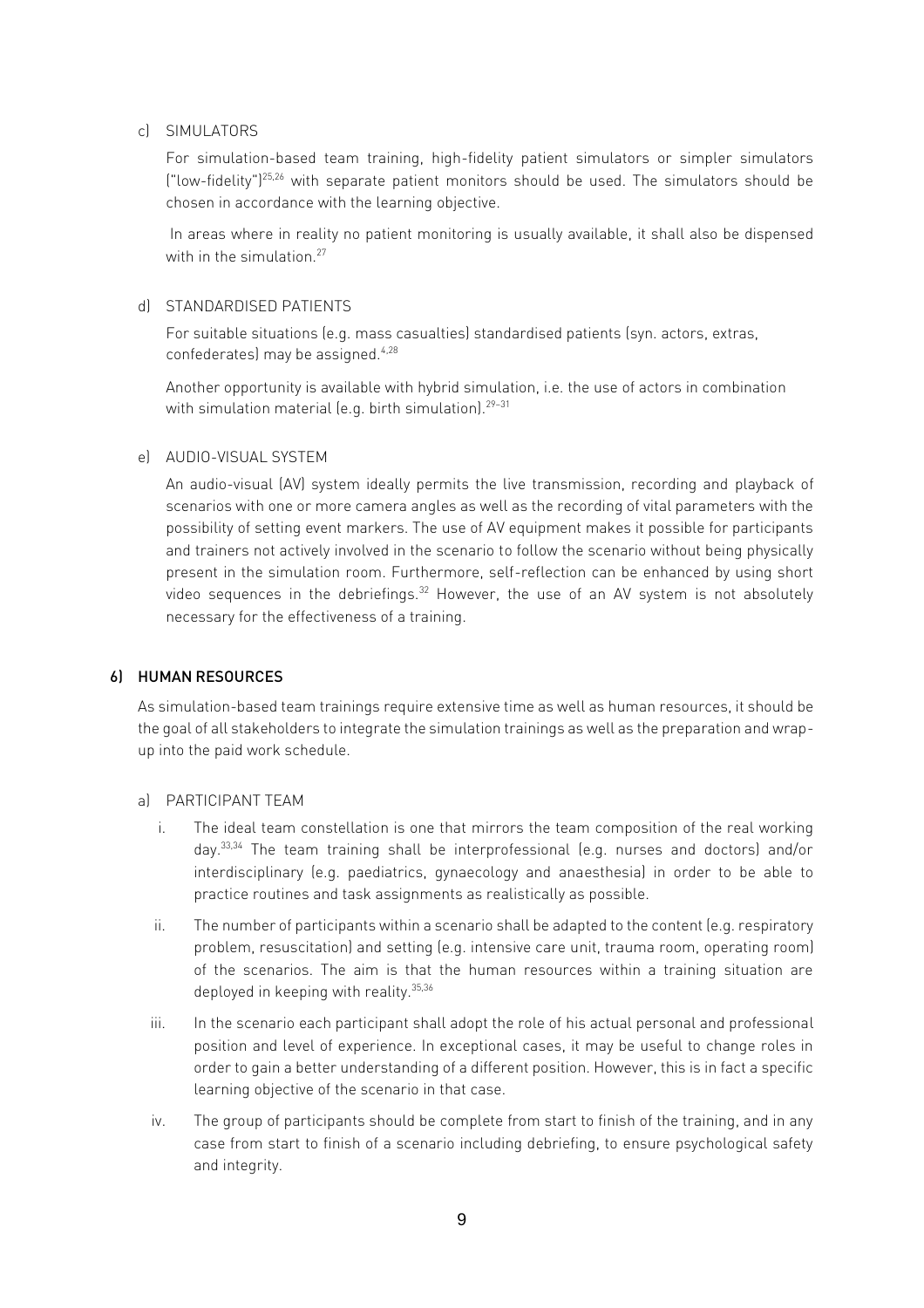- v. Each participant shall at least once actively participate in a scenario as part of the treating team. The group size of the entire course must be selected accordingly.
- vi. Even those persons who are not actively participating in a scenario shall have the opportunity to follow the scenario in the same room or, ideally, via live transmission in a separate room. This allows participants who were not involved in the scenario to participate and learn in the debriefing.
- vii. Participants shall be familiar with the official theoretical guidelines / algorithms appropriate to the respective training content (e.g. neonatal resuscitation algorithm for neonatal team training). Participants may be provided with preparatory materials before the start of the training (e.g. self-study using literature, script, e-learning, video links, etc.). Alternatively, or additionally, the simulation training may be preceded by a theoretical part as a refresher. Theoretical content on medical and non-medical topics (NTS/CRM) may be covered here.
- viii. Participants shall have already been trained in technical skills such as BLS, bag-mask ventilation etc. before the simulation based team trainings. This may usefully be practised in appropriate training formats (see appendix).

#### <span id="page-11-0"></span>b) SIMULATION TRAINERS

Simulation training shall be conducted with a team of at least two trainers. Ideally, the team of two is supplemented by additional people, e.g. technicians, "SimNurse" and/or additional trainers or debriefers. All these persons shall be familiar with the principles of simulation and with the "Healthcare Simulationist Code of Ethics"<sup>37</sup> (www.netzwerk-kindersimulation.org/wpcontent/uploads/2019/05/ Ethikkodex\_German-201905.pdf).

i. Debriefers

The debriefing should ideally be conducted by two people. It would be desirable to have debriefers from different professional groups and/or medical disciplines in order to be able to incorporate the respective expertise and different perspectives into the analysis. In addition, a second debriefer offers the advantage of being able to provide support in difficult situations.<sup>38</sup> Following the training, there shall be a mutual feedback between the debriefers in order to facilitate a continuous development. For learning purposes and quality control, regular debriefings on the debriefing should be conducted by experienced instructors who are not involved in the training or debriefing.

ii. Role-players in the scenario (extra, actor, confederate)

In each scenario one person should be available to act as a link between trainers and participants ("confederate").<sup>4,39</sup> The person is present in the simulation room during the scenario and does not participate in the care of the patient without being requested to do so. The person may provide anamnestic information or provide assistance if the participants do not recognise relevant facts or changes in the situation (so-called "life saver"). $40$ 

The role-player must be well informed about his predefined role and understand the objective of the scenario in order not to unduly distract the participants. If the simulator is controlled from outside the simulation room, it is advisable that it is connected to the other instructors via a headset in order to be able to receive appropriate instructions.

The participants shall be informed of the role-player's presence before the scenario begins.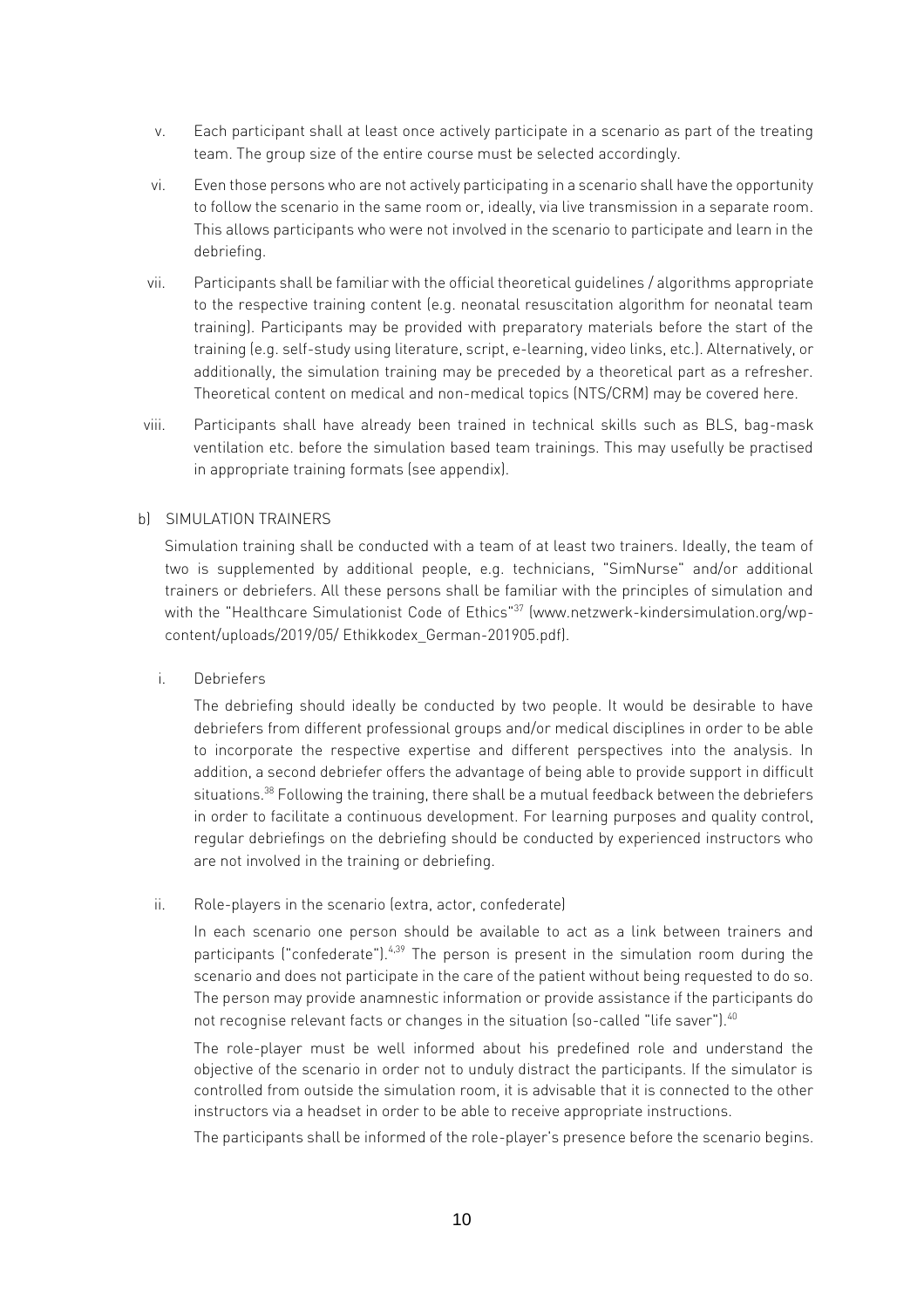#### iii. "SimNurse"

The person acting as "SimNurse" may also assume the tasks of the role-player. Furthermore, this person supports the team in the preparation and wrap-up activities for the simulation room and scenario. During the scenario the person assists the participants with questions about technology or equipment and pays attention to the safety of the participants as well as to the proper operation of the simulator.

iv. Technician

An additional person should be available to attend to the technical equipment (simulator, microphones, AV system, etc.) during the simulation, as appropriate to the local technical complexity, and who is proficient in all aspects of the installed equipment. This includes the set-up, operation, problem solving and dismantling of the simulation infrastructure.

v. Administration

Additional personnel (e.g. secretarial staff, student assistant) may be assigned to administrative tasks related to the simulation training (registration, invitation letters, evaluation and issuing of certificates). These people do not require any specific simulation training. However, these persons shall be familiar with the basic features of simulation.

#### <span id="page-12-0"></span>7) SCENARIOS

Predefined scenarios are an elementary part of simulation-based team training and essential to achieve learning objectives.

- <span id="page-12-1"></span>a) LEARNING OBJECTIVES
	- i. Learning objectives must be clearly defined and correspond in scope and complexity to the target group.
	- ii. The scope of the learning objectives must be commensurate with the available training time.
	- iii. In addition to medical knowledge and technical skills, learning objectives from the NTS (interprofessional communication, role allocation, situational awareness, decision making, teamwork) and corresponding triggers shall be incorporated into the scenario development.
	- iv. The use of helpful cues or stressors and distractions shall serve to achieve the learning objectives and be adapted to the training level of the target group.

#### <span id="page-12-2"></span>b) SCENARIO DEVELOPMENT

- i. The various occupational groups that are also involved in the scenario shall be included in the development of scenarios.
- ii. In order to achieve the predefined learning objectives it is necessary to design the scenario with contentual, psychological, staffing and material realism.<sup>20,41</sup> Furthermore, the available technical capabilities shall be taken into account for the development of the scenarios.
- iii. Scenarios should be subjected to a practical check, e.g. within the trainer team, before they are used with participants for the first time, in order to identify any unforeseen problems.
- iv. The use of stressors or distractions (e.g. agitated parents, defective medical equipment) shall be undertaken with caution, as they can distract from learning objectives.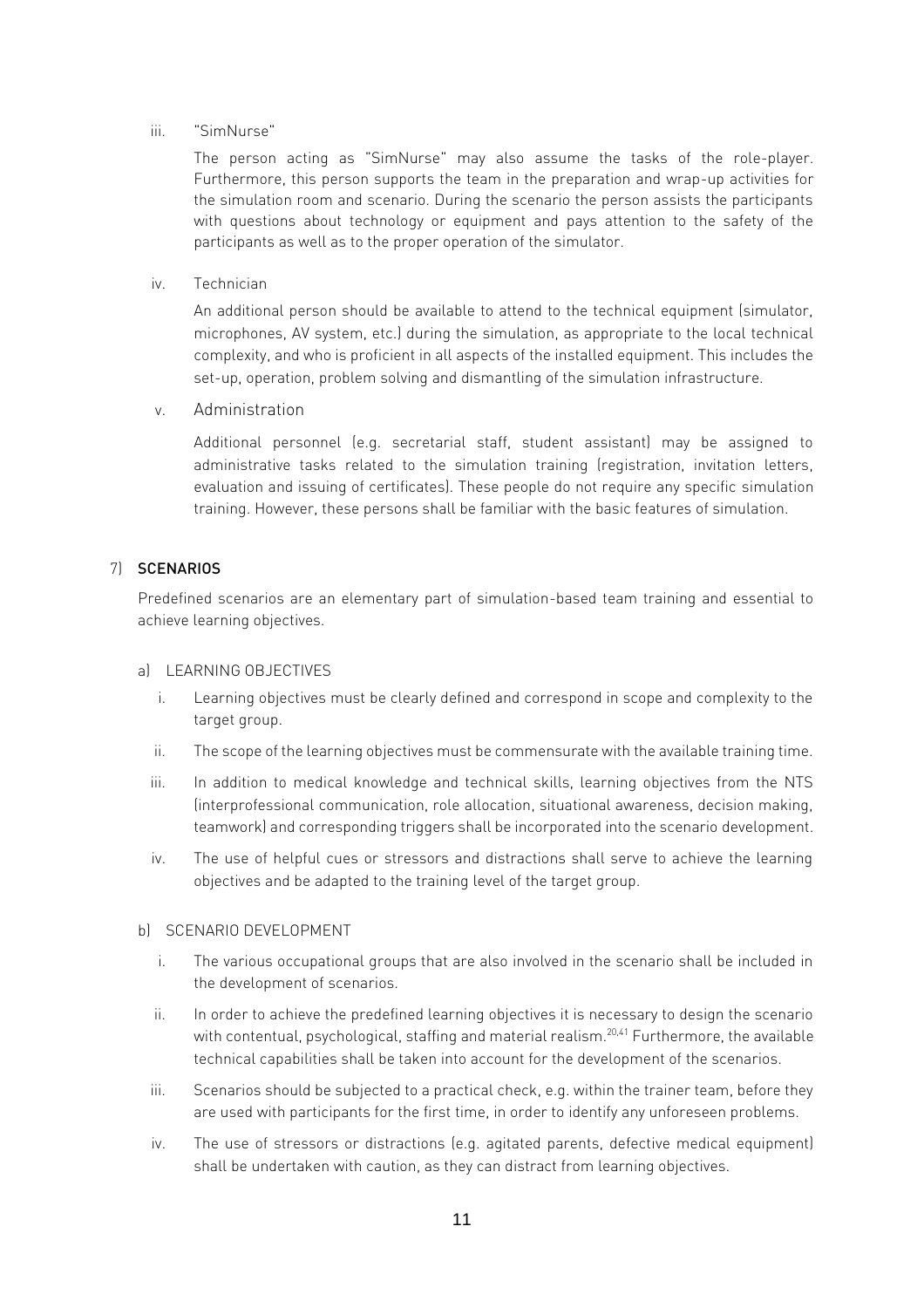- v. Props like x-rays, ultrasound and blood gas analysis shall be prepared as appropriate to the case. Real cases or images from the Internet can be used for this. The deletion of patientrelated data and compliance with copyright regulations are indispensable.
- vi. Scenarios should be reviewed at regular intervals within the trainer team for their practical suitability, relevance and currency, and adjusted if necessary.

#### <span id="page-13-0"></span>c) SCENARIO SCRIPT

- i. The scenarios shall be set out in writing as scripts to ensure reproducibility, achievement of the learning objectives and continuing development, and to enable all trainers to be prepared.
- ii. The topics of a script shall include at least the following elements:
	- Target group
	- Learning objectives medical and NTS
	- Scenario description for the trainer team: situation, locality, role-players involved in the scenario (e.g. father, emergency physician), process sequence of the scenario, triggers for deterioration or improvement, objectives
	- Composition of the participant team
	- Participant briefing: Who is in the room? Where does the scenario take place? When does the scenario take place? What do we already know about the patient?
	- Description of the planned process sequence for the trainer team: vital parameters, triggers and life savers
	- Instructions for role-players
	- Checklist for the preparation of the scenario: Simulator, medical equipment, required props, documents, x-rays, ECG, clothing, moulages, etc. $42-46$

#### <span id="page-13-2"></span><span id="page-13-1"></span>8) PROCESS SEQUENCE OF A TRAINING

#### a) PREBRIEFING OF THE TRAINER TEAM

Before the simulation is started, the trainer team shall jointly discuss the scenarios and learning objectives, including possible life savers, as well as the allocation of tasks. This includes introduction to the course, familiarisation with the simulator and simulation environment, briefing the participants in advance of the scenarios, operating the technical equipment, role allocation during the scenario and debriefing.

#### <span id="page-13-3"></span>b) INTRODUCTION

An introduction of trainers and participants shall take place at the beginning of the course. Subsequently, the framework conditions must be established and the process sequence of the training and organisational arrangements (local facilities, time schedule) must be explained. In addition, the expectations of the participants may be ascertained so that they can be addressed in the training to the extent possible.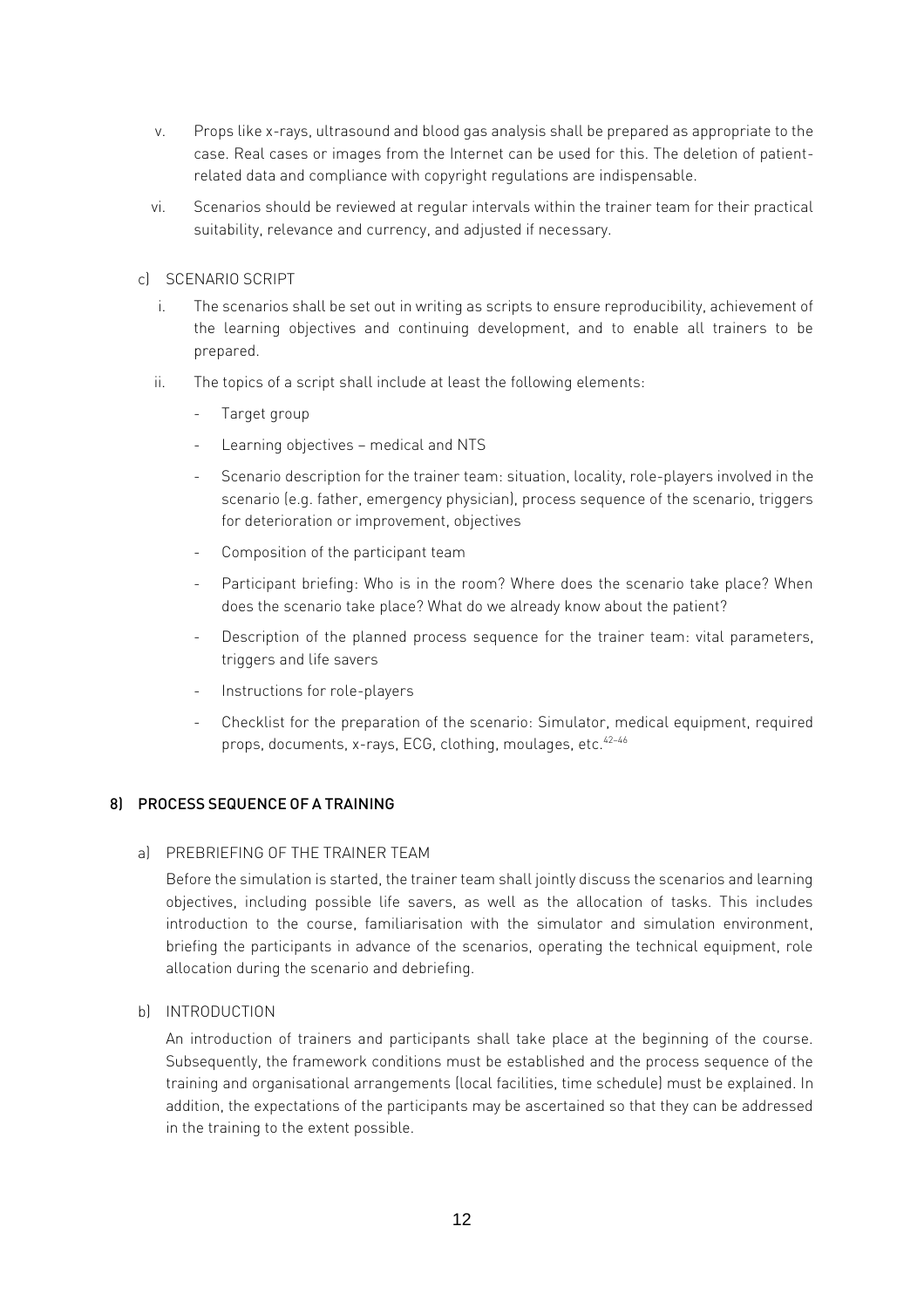#### <span id="page-14-0"></span>c) FAMILIARISATION WITH THE SIMULATOR AND SIMULATION ENVIRONMENT

It is important to familiarise the participants with the capabilities (e.g. respiratory assessment, intubation, establishing vascular access, etc.) and the limitations of the simulator (e.g. skin colour, state of consciousness) and the simulation environment (e.g. emergency trolley, medical equipment, alerting pathways, telephones, role-players, etc.).<sup>16</sup> In this context, the participants must be shown how they can obtain information that the simulator cannot render. The participants shall know which human and material resources are available and which "acute" escalation pathways (e.g. resuscitation telephone number) can be used in the in-situ settings.

Familiarisation shall be conducted in a structured manner (e.g. using the ABCDE approach, the neonatal algorithm or a checklist). The participants shall have the opportunity to actively test the relevant simulator functions (e.g. auscultation, pulses, defibrillation, monitoring, etc.) and, if necessary, to become familiar with the equipment. In addition, safety-relevant aspects (including medical gases, medication, defibrillation energy) shall be addressed, also for the purpose of self-protection. The scope of familiarisation may be adapted to the simulation experience of the participants.

#### <span id="page-14-1"></span>d) BRIEFING OF PARTICIPANTS (PREBRIEFING)

After assigning the active participants, all participants (active and passive) receive a preliminary information (briefing) for the coming scenario. The briefing contains information about the patient, the setting (emergency department, intensive care unit, time of day, etc.) and the roleplayers integrated in the scenario (parents, emergency physician).

#### <span id="page-14-2"></span>e) IMPLEMENTING THE SCENARIO

The scenario shall proceed as realistically as possible with regard to its timeline and the change of vital parameters. The participants must be provided with all information necessary for the scenario (medical history, patient chart, X-ray, blood gas analysis, etc.). Physiological parameters, which the simulator cannot reproduce, shall be provided to the participants by alternative means (e.g. state of consciousness by parents, recapillarisation time by "SimNurse").

All necessary (invasive) measures on the simulator, (follow-up) alerting of other staff, communication with relatives etc. shall be actually performed by the participants. The trainers must react to the performed measures and control the simulator and vital parameters realistically in terms of timing (e.g. drop in heart rate after volume administration in case of hypovolaemia).

In cases where the actions of the team in reality would result in the "death" of the simulator and the death of the simulator is not an explicit learning objective, life savers, e.g. cues from roleplayers or from the control room ("Voice of God") shall be used or the scenario shall be paused or terminated ahead of schedule.

#### <span id="page-14-3"></span>f) DEBRIEFING

Following the simulation scenario, the trainer team shall immediately gather the whole group together for the debriefing in order to capture the emerging discussions of the participants. At the debriefing the focus shall be both on the medical contents and on the  $NTS<sup>5</sup>$  and CRM principles. Depending on pre-defined learning objectives, the needs of the participants and the process sequence of the scenario, the weighting between medical and non-medical content may vary.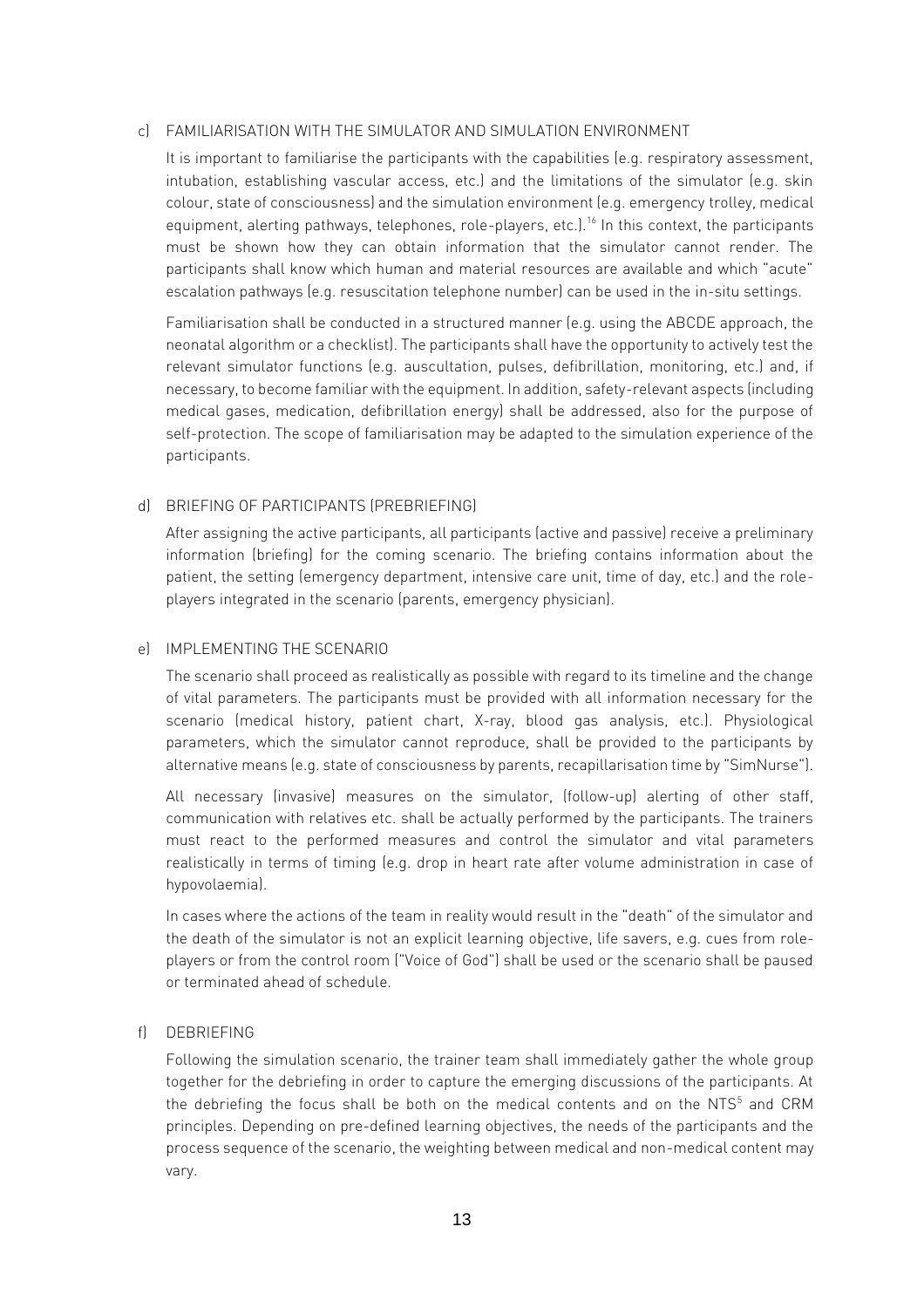The debriefing shall be conducted in a structured way according to tried and tested models, e.g. "Debriefing with good judgment" $47$  or the PEARLS concept $48.49$  The debriefers shall not act as teachers, but as facilitators.

The debriefing shall ideally comprise the following stages: transition stage (retrieval of emotions), description stage, analysis stage and application stage.<sup>50</sup>

Maintaining a positive and psychologically safe learning environment is essential for effective learning. That means that the participants feel a sense of security not to have to be ashamed of being rejected or sanctioned in some other way when they make mistakes, acknowledge them and communicate their true sentiments, and when they do not know something or ask questions.<sup>51</sup> An important basic assumption here is that all participants are intelligent and competent and want to constantly work towards their personal improvement.<sup>52</sup> Furthermore, a variety of implicit and explicit strategies play an important role here before the debriefing (e.g. sitting in a circle, agreement on confidentiality), during the debriefing (e.g. pausing and listening, being vulnerable and curious) and after the debriefing (recognition, goodwill).<sup>51</sup>

Self-reflection of the participants shall be encouraged and possible solutions shall be worked out together in context. In this process, suitable questioning techniques, e.g. 3B-questioning techniques<sup>53</sup> (advocacy and inquiry), circular questions<sup>54</sup>, open question technique shall be applied<sup>55</sup>.

Both active and passive participants shall be able to make an input. Selected video sequences may be integrated into the debriefing.<sup>32</sup> However, these shall not be used as video evidence, but shall enable the participants to engage in structured reflection. The time available for this very frequently used form of debriefing should be at least twice as long as for the scenario itself.

We would also refer here to other modalities of debriefing (e.g. "Rapid Cycle Deliberate Practice"  $^{\rm 56}$  or "3D Model of Debriefing: Defusing, Discovering, and Deepening" $^{\rm 57}$ ), which are successfully applied especially in North America.

#### <span id="page-15-0"></span>g) IMPLEMENTATION OF OTHER SCENARIOS AND DEBRIEFINGS

Additional scenarios and debriefings are conducted according to the scope of the course or training.

#### <span id="page-15-1"></span>h) COURSE EVALUATION

By the end of the course, a written evaluation and direct feedback should be provided by the participants.

#### <span id="page-15-2"></span>i) DEBRIEFING OF TRAINER TEAM

Following the simulation (scenarios, debriefing), the trainer team shall have a follow-up discussion and give each other constructive and structured feedback regarding the debriefing. Evaluation instruments such as "Objective Structured Assessment of Debriefing" (OSAD)<sup>58,59</sup> or "Debriefing Assessment for Simulation in Healthcare" (DASH)<sup>60</sup> may be useful for this purpose. A mutual debriefing on the debriefings should be performed regularly in order to support the continued development of the trainers <sup>61</sup>.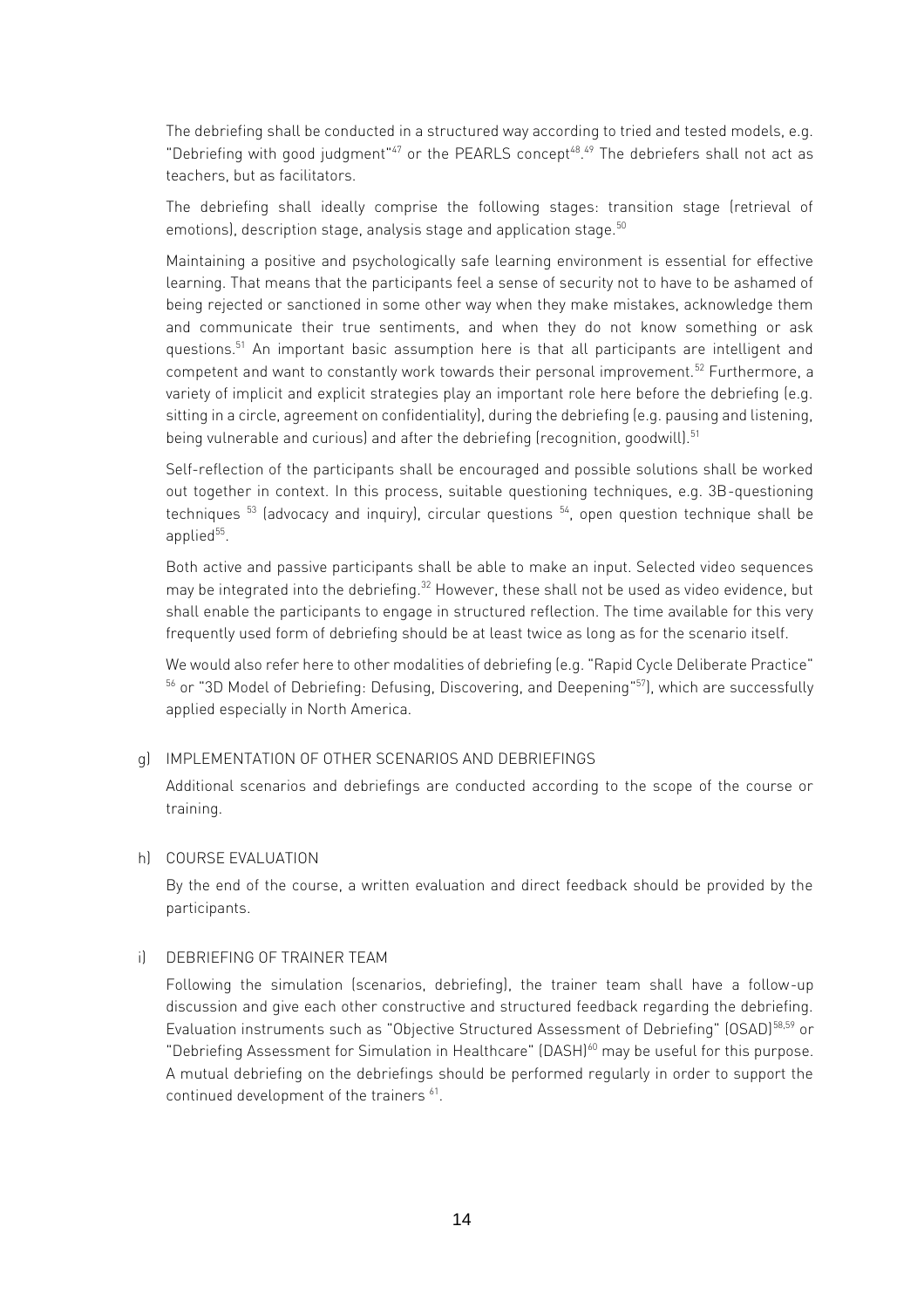#### <span id="page-16-0"></span>9) FEEDBACK AND EVALUATION

Feedback of the participants to the instructors (in line with the debriefing in the trainer team) after the simulation training is crucial for the enhancement of the learning success and the quality of future trainings and must therefore be a mandatory requirement.

#### <span id="page-16-1"></span>a) FEEDBACK BY PARTICIPANTS

A course evaluation with possible suggestions for improvement provides the opportunity to review the formal and content-related standard of the simulation trainings and to improve it in future.<sup>62,63</sup>

Feedback from the participants shall be given immediately after the training in order to obtain the most authentic impressions possible. Ideally, it should take the form of a spontaneous direct exchange and may also be conducted in standardised anonymous written form.

Feedback from the participants includes: organisational aspects, professionalism of the trainers, presentation of the teaching content, realism of the scenarios, debriefing, learning environment, relevance of what has been learned to everyday clinical practice and an overall appraisal.

#### <span id="page-16-2"></span>b) DEBRIEFING OF TRAINER TEAM

Following the feedback from the participants, a debriefing of the training shall take place within the trainer team. In addition to the above-mentioned mutual debriefing on the debriefing, the following points shall be evaluated: practicability of the scenarios, technical and organisational problems, direct consequences from participant feedback, satisfaction of the trainers, achievement of the learning objectives as well as possible changes or adjustments to the scenarios and the process sequence of future trainings are discussed.

#### <span id="page-16-3"></span>c) SUMMARY OF THE TRAINING

'In Situ' simulations offer the possibility of a system check of the equipment, structural processes (e.g. checklists, SOP) and of team and communication aspects.

It has proven to be effective to document the contents discussed in the debriefings in written form and to make them available to the staff of the department.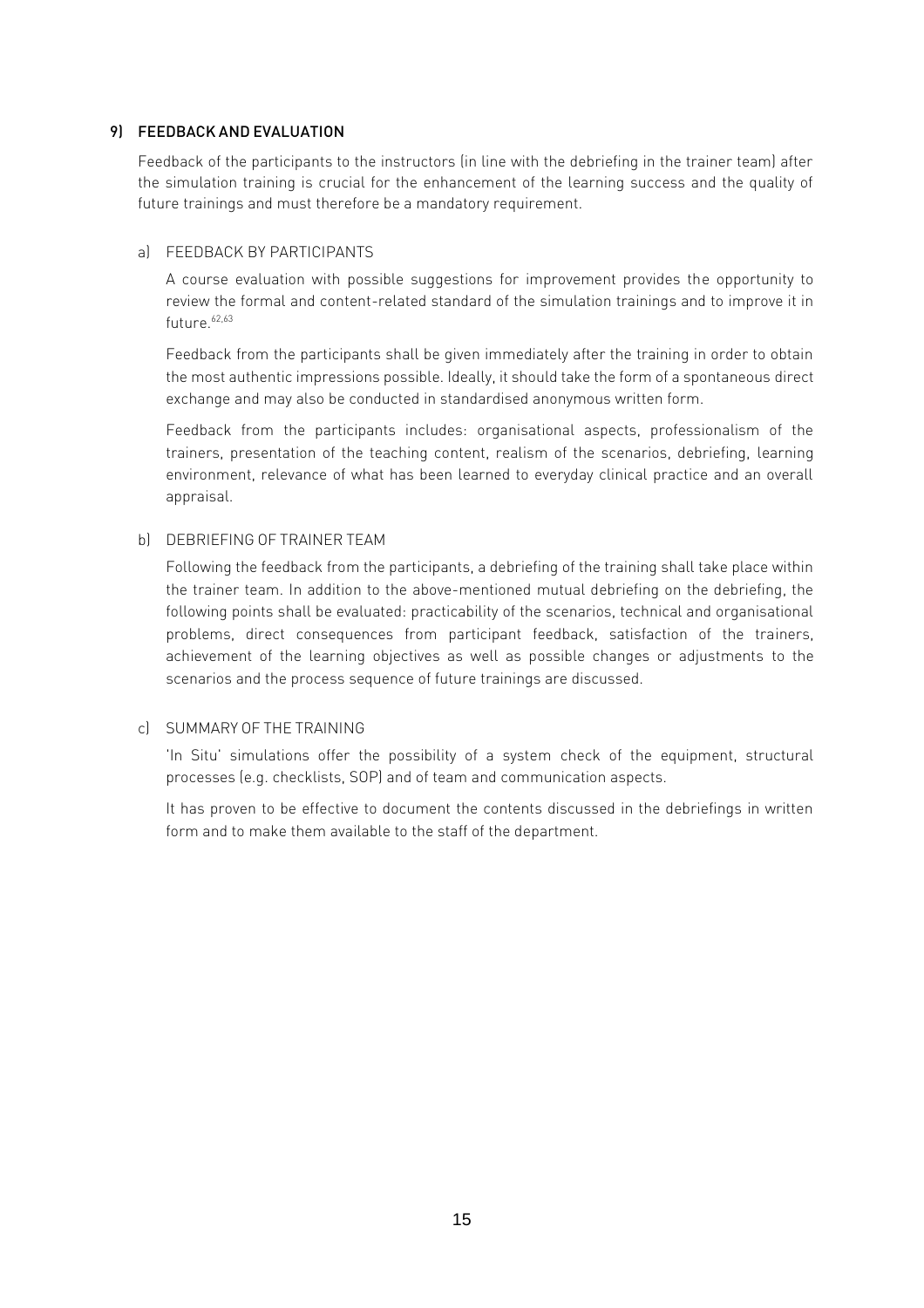## 10) APPENDIX

To differentiate simulation-based team training from other training formats, the following table outlines the differences in comparison to other training formats:

<span id="page-17-0"></span>

|                 | Simulation-based team training                                                                                                                                                                      | Case-based training and training<br>of advanced measures (ALS)                                                                                                                                         | <b>Basic resuscitation measures</b><br>(BLS)                                                | Training of technical skills                                                                      |
|-----------------|-----------------------------------------------------------------------------------------------------------------------------------------------------------------------------------------------------|--------------------------------------------------------------------------------------------------------------------------------------------------------------------------------------------------------|---------------------------------------------------------------------------------------------|---------------------------------------------------------------------------------------------------|
| <b>Trainers</b> | At least 2, optimally 4 persons<br>2 debriefers<br>1 role-player / "SimNurse"<br>1 technician<br>Requirements: (see above)<br>Professional competence<br>Training competence (instructor<br>status) | At least 1 person<br>Requirements:<br>Professional competence:<br>Official emergency course of the<br>ERC (e.g. EPLS) or AHA (e.g.<br>PALS) and in-depth specialist<br>competence in the field of the  | At least 1 person<br>Requirements:<br>Training for teaching basic<br>resuscitation measures | At least 1 person<br>Requirements:<br>Training for teaching the<br>technical skills to be learned |
|                 | Continuous further training                                                                                                                                                                         | content to be imparted<br>Training competence:<br>Training for teaching the contents<br>to be imparted<br>Regular trainer activity and<br>continued education in the<br>specialist and didactic domain |                                                                                             |                                                                                                   |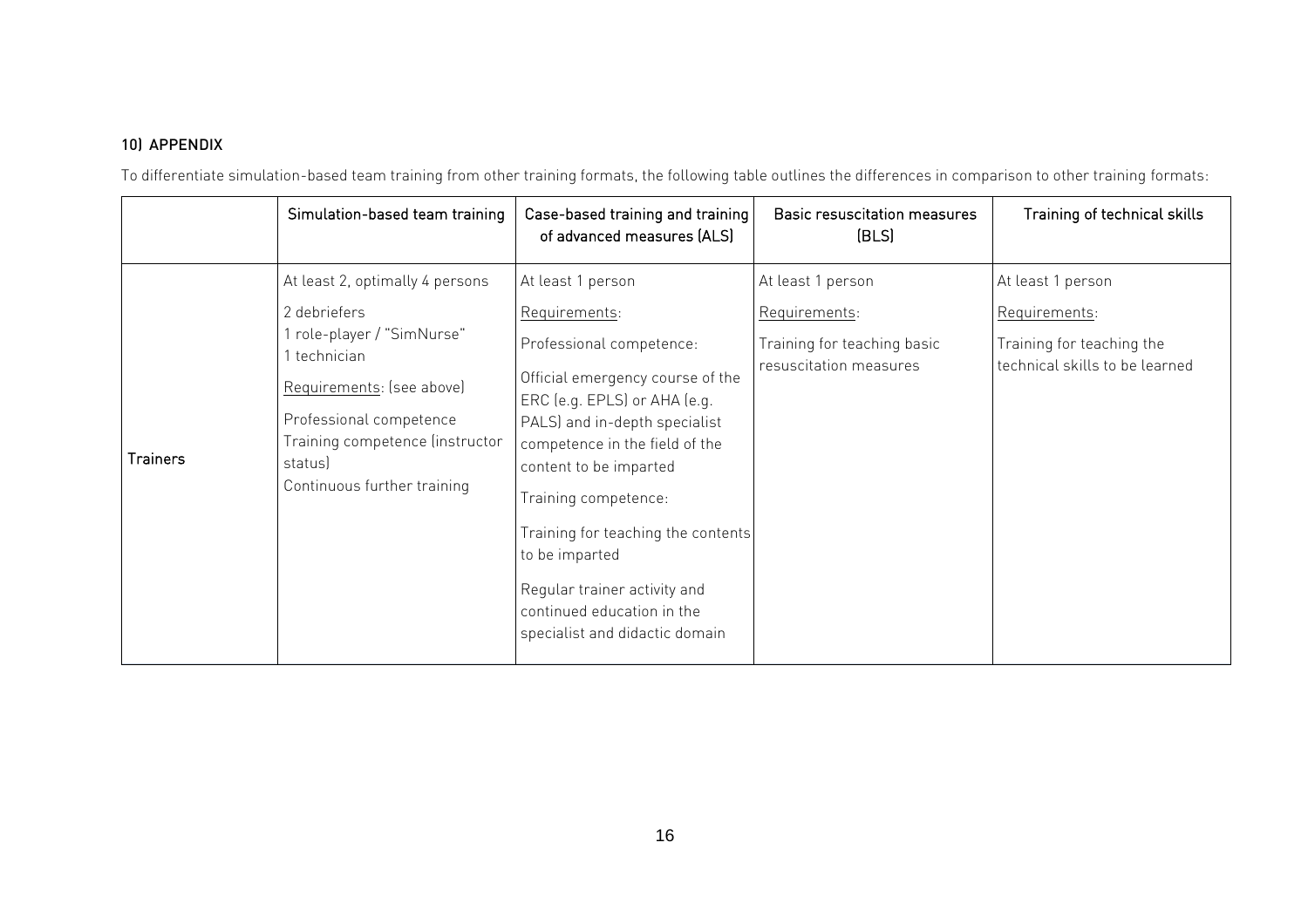|                                              | Simulator:                                                                                                                                                                                                                                                                                                                                  | Simulator:                                                                                                                                                                                                                                   | Simulator:                                                                                                                             | Simulator:                                                                                                                                           |
|----------------------------------------------|---------------------------------------------------------------------------------------------------------------------------------------------------------------------------------------------------------------------------------------------------------------------------------------------------------------------------------------------|----------------------------------------------------------------------------------------------------------------------------------------------------------------------------------------------------------------------------------------------|----------------------------------------------------------------------------------------------------------------------------------------|------------------------------------------------------------------------------------------------------------------------------------------------------|
| Equipment<br><i>(minimum</i><br>requirement) | ALS or "high fidelity" simulator<br>with vital parameter monitor or<br>standardised patient<br>Medical equipment:<br>Real or at least realistic medical<br>equipment (obligatory: material<br>for airway management,<br>monitoring, vascular access<br>[i.v./i.o.], defibrillator,<br>medication)<br>Other:<br>Optimal: Audio-visual system | ALS simulator with vital<br>parameter monitor<br>Medical equipment:<br>Real or realistic medical<br>equipment (at least material for<br>airway management, monitoring,<br>vascular access [i.v./i.o.]<br>defibrillator, possibly medication) | Low-fidelity phantom<br>Other:<br>Ideally use of a feedback device <sup>64</sup><br>(quality of ventilation and/or<br>cardiac massage) | Phantom suitable for the skill to<br>be learned, e.g. intubation trainer,<br>lumbar puncture trainer<br>Medical equipment:<br>Real medical equipment |
| Participants                                 | Interprofessional and possibly<br>interdisciplinary teams with a<br>realistic team constellation<br>If possible, with prior BLS or ALS<br>knowledge                                                                                                                                                                                         | Random composition of<br>participant groups<br>Ideally interprofessional                                                                                                                                                                     | Random composition of<br>participant groups                                                                                            | Random composition of<br>participant groups                                                                                                          |
| Location / Setting                           | Simulation centre "off-site" or<br>"in situ"<br>Optimal:<br>1 training room<br>1 debriefing room<br>1 technician room / control room                                                                                                                                                                                                        | 1 training room<br>Optional:<br>debriefing room                                                                                                                                                                                              | 1 training room                                                                                                                        | training room                                                                                                                                        |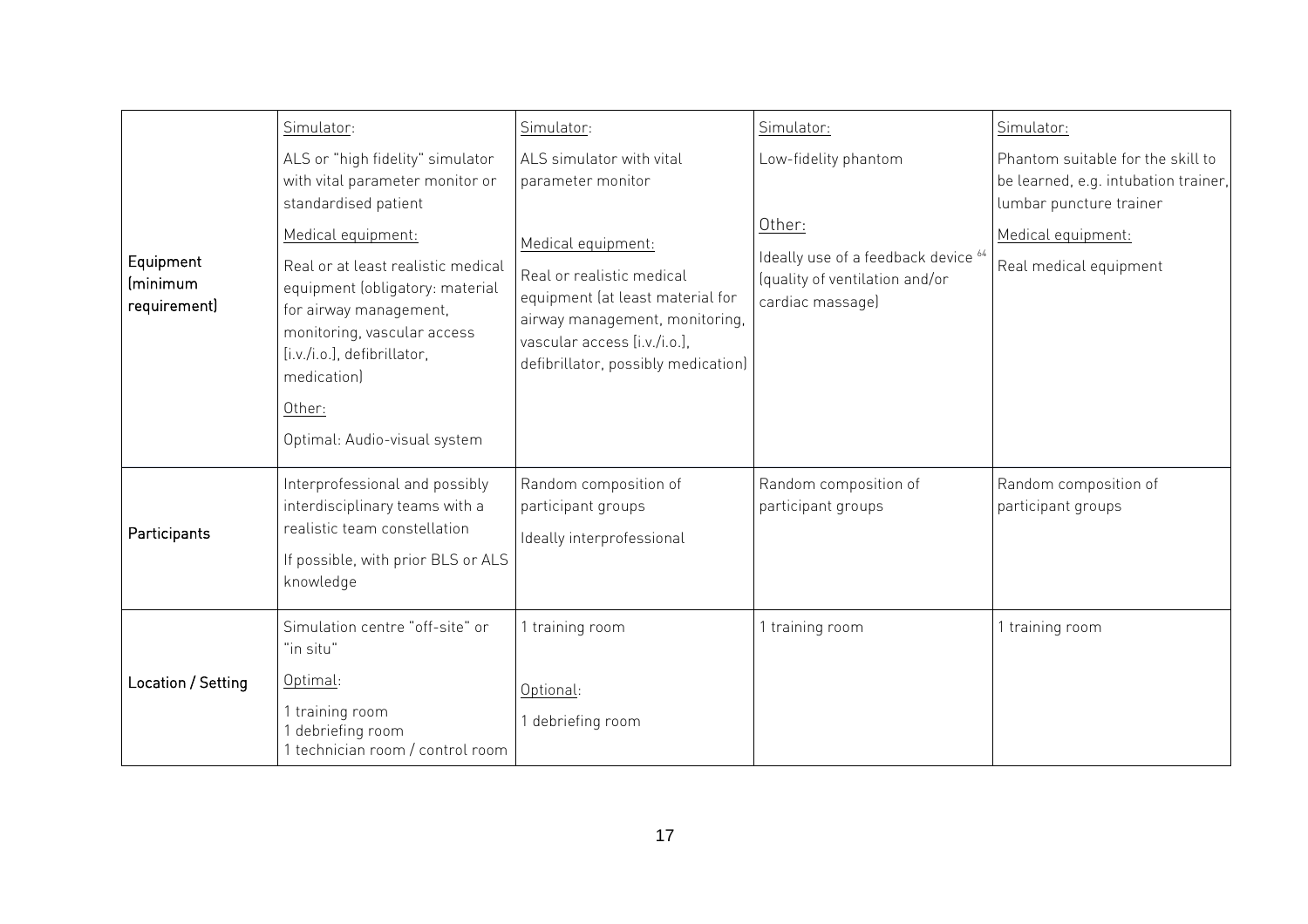#### <span id="page-19-0"></span>11) LITERATURE

- 1. Deutsche Gesellschaft für Simulation in der Medizin e. V. (DGSiM e.V.), Mindestanforderungen für Teamtrainings der DGSiM. http://www.dgsim.de/sites/default/files/dgsim\_mindestanforderungen\_teamtraining\_v ersion\_1.pdf (2015).
- 2. Society in Europe for Simulation applied to medicine (SESAM). SESAM Accreditation of Simulation Based Educational Institutions – Principles. https://worldspanmedia.s3.amazonaws.com/media/sesam2/uploads/documents/accre ditation/sesam-accreditation-of-simulation-based-educational-institutions-principles-2018.pdf.
- 3. Sittner, B. J. et al. INACSL Standards of Best Practice for simulation: Past, present, and future. Nurs. Educ. Perspect. (2015) doi:10.5480/15-1670.
- 4. Lioce L. (Ed.), Downing D., Chang T.P., Robertson J.M., Anderson M., Diaz D.A., and S. A. E. (Assoc. E. . and the T. and C. W. G. (2020). Healthcare Simulation Dictionary – Second Edition. Rockville, MD: Agency for Healthcare Research and Quality AHRQ Publication No. 20-0019 https://www.ahrq.gov/patientsafety/resources/simulation/terms.html.
- 5. Rhona, F., O'Connor, P. & Crichton, M. D. Safety at the sharp end: a quide to nontechnical skills. (2008).
- 6. Rall, M. & Lackner, C. K. Crisis Resource Management (CRM)Crisis resource management (CRM). Notfall + Rettungsmedizin (2010) doi:10.1007/s10049-009-1271-5.
- 7. Kanki, B. G. Communication and Crew Resource Management. in Crew Resource Management (2010). doi:10.1016/B978-0-12-374946-8.10004-4.
- 8. Eppich, W. 'Speaking Up' for Patient Safety in the Pediatric Emergency Department. Clin. Pediatr. Emerg. Med. (2015) doi:10.1016/j.cpem.2015.04.010.
- 9. Schmutz, J. B., Lei, Z., Eppich, W. J. & Manser, T. Reflection in the heat of the moment: The role of in-action team reflexivity in health care emergency teams. J. Organ. Behav. (2018) doi:10.1002/job.2299.
- 10. Schmutz, J. B., Kolbe, M. & Eppich, W. J. Twelve tips for integrating team reflexivity into your simulation-based team training. Med. Teach. (2018) doi:10.1080/0142159X.2018.1464135.
- 11. Salas, E., Sims, D. E. & Shawn Burke, C. Is there A 'big five' in teamwork? Small Group Research (2005) doi:10.1177/1046496405277134.
- 12. El-Shafy, I. A. et al. Closed-Loop Communication Improves Task Completion in Pediatric Trauma Resuscitation. J. Surg. Educ. (2018) doi:10.1016/j.jsurg.2017.06.025.
- 13. Topping, A. et al. Towards identifying nurse educator competencies required for simulation-based learning: A systemised rapid review and synthesis. Nurse Education Today (2015) doi:10.1016/j.nedt.2015.06.003.
- 14. Roh, Y. S. & Jang, K. I. Survey of factors influencing learner engagement with simulation debriefing among nursing students. Nurs. Heal. Sci. (2017) doi:10.1111/nhs.12371.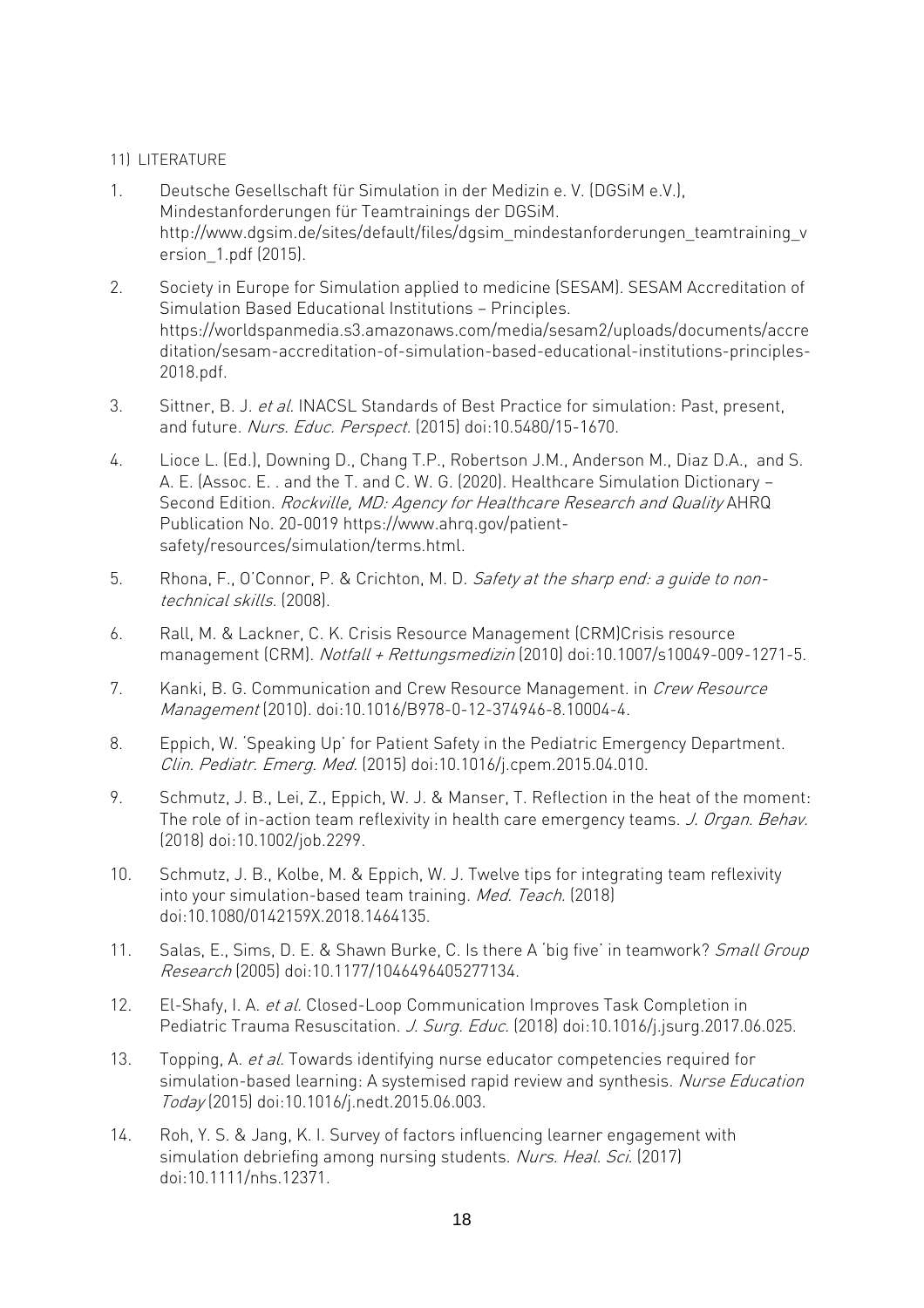- 15. Edmondson, A. Psychological safety and learning behavior in work teams. Adm. Sci. Q. (1999) doi:10.2307/2666999.
- 16. Rudolph, J. W., Raemer, D. B. & Simon, R. Establishing a safe container for learning in simulation the role of the presimulation briefing. Simulation in Healthcare (2014) doi:10.1097/SIH.0000000000000047.
- 17. Calhoun, A. W. & Gaba, D. M. Live or Let Die. Simulation in Healthcare (2017) doi:10.1097/SIH.0000000000000256.
- 18. McBride, M. E., Schinasi, D. A., Moga, M. A., Tripathy, S. & Calhoun, A. Death of a simulated pediatric patient: Toward a more robust theoretical framework. Simul. Healthc. (2017) doi:10.1097/SIH.0000000000000265.
- 19. Tripathy, S. et al. When the Mannequin Dies, Creation and Exploration of a Theoretical Framework Using a Mixed Methods: Approach. Simul. Healthc. (2016) doi:10.1097/SIH.0000000000000138.
- 20. Dieckmann, P., Gaba, D. & Rall, M. Deepening the theoretical foundations of patient simulation as social practice. Simulation in Healthcare (2007) doi:10.1097/SIH.0b013e3180f637f5.
- 21. Nanji, K. C., Baca, K. & Raemer, D. B. The effect of an olfactory and visual cue on realism and engagement in a health care simulation experience. Simul. Healthc. (2013) doi:10.1097/SIH.0b013e31827d27f9.
- 22. Appendix 1. https://www.faa.gov/about/initiatives/nsp/ac/media/AC\_120-40B-Ch2.pdf.
- 23. Sørensen, J. L. et al. Design of simulation-based medical education and advantages and disadvantages of in situ simulation versus off-site simulation. BMC Med. Educ. (2017) doi:10.1186/s12909-016-0838-3.
- 24. Meurling, L. et al. Comparison of high- and low equipment fidelity during paediatric simulation team training: A case control study. BMC Med. Educ. (2014) doi:10.1186/1472-6920-14-221.
- 25. Gu, Y. et al. The effect of simulator fidelity on acquiring non-technical skills: a randomized non-inferiority trial. Can. J. Anesth. (2017) doi:10.1007/s12630-017-0973-2.
- 26. Finan, E., Bismilla, Z., Whyte, H. E., LeBlanc, V. & McNamara, P. J. High-fidelity simulator technology may not be superior to traditional low-fidelity equipment for neonatal resuscitation training. J. Perinatol. (2012) doi:10.1038/jp.2011.96.
- 27. Langdorf, M. I. et al. High-Fidelity Simulation Enhances ACLS Training. Teach. Learn. Med. (2014) doi:10.1080/10401334.2014.910466.
- 28. Cantrell, M. J. & Deloney, L. A. Integration of Standardized Patients into Simulation. Anesthesiology Clinics (2007) doi:10.1016/j.anclin.2007.03.003.
- 29. Bullough, A. S. et al. Obstetric team simulation program challenges. J. Clin. Anesth. (2016) doi:10.1016/j.jclinane.2016.08.019.
- 30. Unver, V. et al. Integrating simulation based learning into nursing education programs: Hybrid simulation. Technol. Heal. Care (2018) doi:10.3233/THC-170853.
- 31. Ghi, T. et al. The use of a hybrid mannequin for the modern high-fidelity simulation in the labor ward: the Italian experience of the Ecografia Gestione Emergenze Ostetriche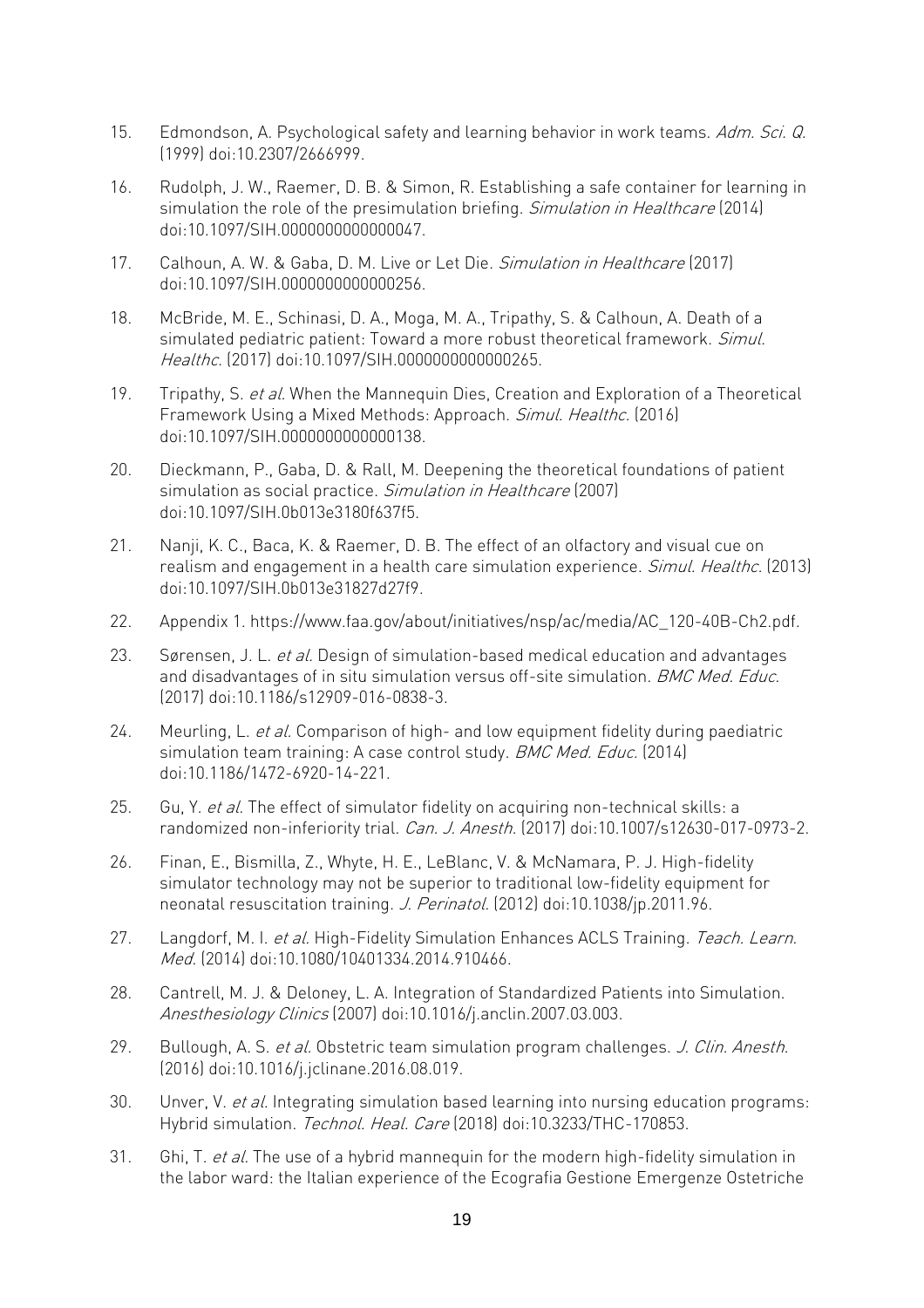(EGEO) group. Am. J. Obstet. Gynecol. (2019) doi:10.1016/j.ajog.2019.07.023.

- 32. Sawyer, T. et al. The effectiveness of video-assisted debriefing versus oral debriefing alone at improving neonatal resuscitation performance a randomized trial. Simulation in Healthcare (2012) doi:10.1097/SIH.0b013e3182578eae.
- 33. Ker, J., Mole, L. & Bradley, P. Early introduction to interprofessional learning: A simulated ward environment. Med. Educ. (2003) doi:10.1046/j.1365-2923.2003.01439.x.
- 34. Vanderbilt, A. A., Pappada, S. M., Stein, H., Harper, D. & Papadimos, T. J. Increasing patient safety with neonates via handoff communication during delivery: a call for interprofessional health care team training across GME and CME. Adv. Med. Educ. Pract. (2017) doi:10.2147/amep.s129674.
- 35. Lim, Y. S., Steinemann, S. & Berg, B. W. Team size impact on assessment of teamwork in simulation-based trauma team training. Hawaii. J. Med. Public Health (2014).
- 36. Kelleher, D. C., Kovler, M. L., Waterhouse, L. J., Carter, E. A. & Burd, R. S. Factors affecting team size and task performance in pediatric trauma resuscitation. Pediatr. Emerg. Care (2014) doi:10.1097/PEC.0000000000000106.
- 37. Ethikkodex. https://www.netzwerk-kindersimulation.org/wpcontent/uploads/2019/05/Ethikkodex\_German-201905.pdf.
- 38. Cheng, A. et al. Co-debriefing for simulation-based education: A primer for facilitators. Simulation in Healthcare (2015) doi:10.1097/SIH.0000000000000077.
- 39. Sanko, J. S., Shekhter, I., Kyle, R. R., Di Benedetto, S. & Birnbach, D. J. Establishing a convention for acting in healthcare simulation: Merging art and science. Simulation in Healthcare (2013) doi:10.1097/SIH.0b013e318293b814.
- 40. Dieckmann, P., Lippert, A., Glavin, R. & Rall, M. When things do not go as expected: Scenario life savers. Simul. Healthc. (2010) doi:10.1097/SIH.0b013e3181e77f74.
- 41. Rudolph, J. W., Simon, R. & Raemer, D. B. Which reality matters? Questions on the path to high engagement in healthcare simulation. Simulation in Healthcare (2007) doi:10.1097/SIH.0b013e31813d1035.
- 42. Seropian, M. A. General Concepts in Full Scale Simulation: Getting Started. Anesthesia and Analgesia (2003) doi:10.1213/01.ANE.0000090152.91261.D9.
- 43. Alinier, G. Developing high-fidelity health care simulation scenarios: A guide for educators and professionals. Simul. Gaming (2011) doi:10.1177/1046878109355683.
- 44. Benishek, L. E. et al. The Template of Events for Applied and Critical Healthcare Simulation (TEACH Sim). Simul. Healthc. J. Soc. Simul. Healthc. (2015) doi:10.1097/sih.0000000000000058.
- 45. Lioce, L. et al. Standards of Best Practice: Simulation Standard IX: Simulation Design. Clin. Simul. Nurs. (2015) doi:10.1016/j.ecns.2015.03.005.
- 46. Huffman, J. L., McNeil, G., Bismilla, Z. & Lai, A. Essentials of Scenario Building for Simulation- Based Education. in (2016). doi:10.1007/978-3-319-24187-6\_2.
- 47. Rudolph, J. W., Simon, R., Rivard, P., Dufresne, R. L. & Raemer, D. B. Debriefing with Good Judgment: Combining Rigorous Feedback with Genuine Inquiry. Anesthesiology Clinics (2007) doi:10.1016/j.anclin.2007.03.007.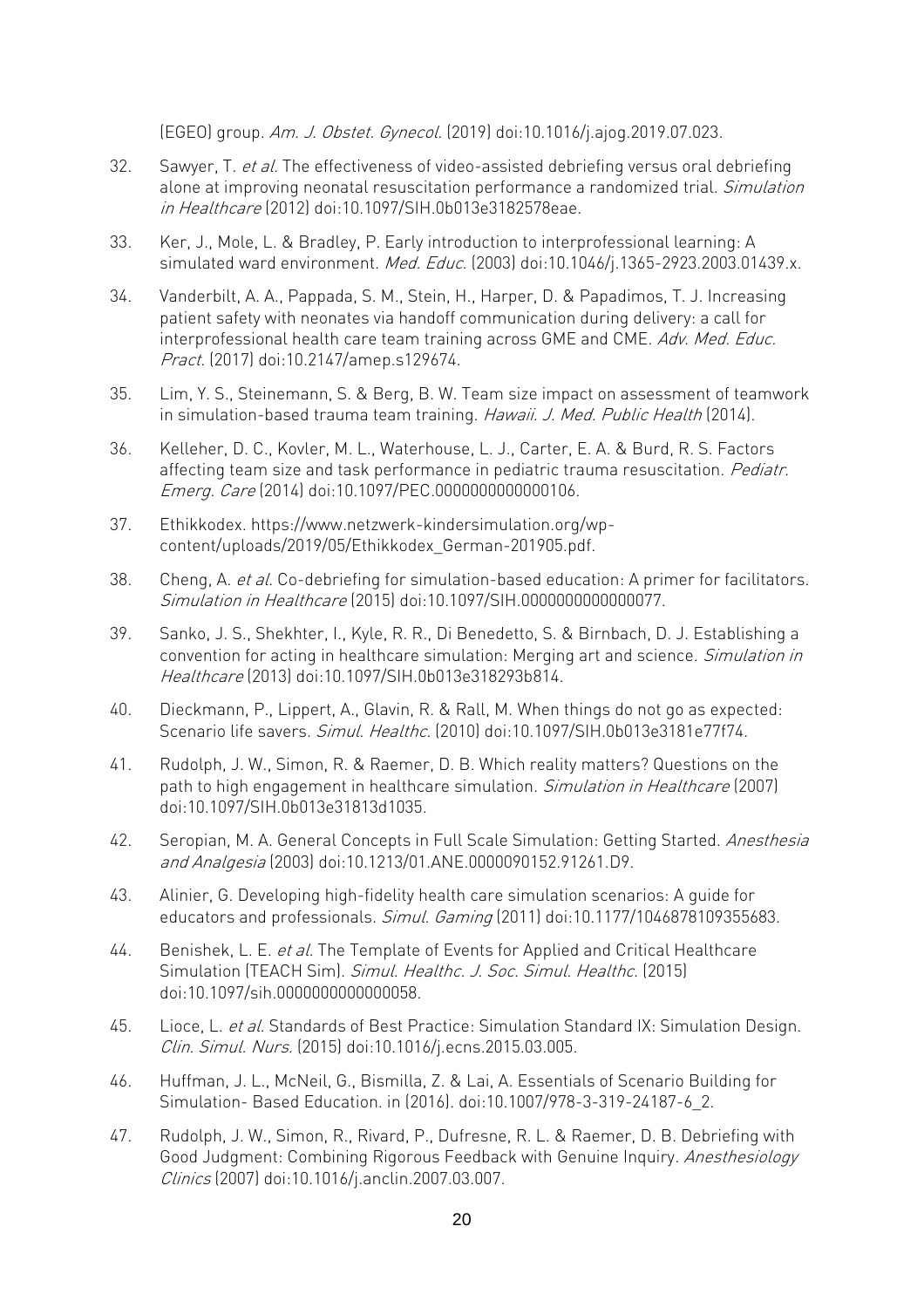- 48. Eppich, W. & Cheng, A. Promoting excellence and reflective learning in simulation (PEARLS): Development and rationale for a blended approach to health care simulation debriefing. Simul. Healthc. 10, 106–115 (2015).
- 49. Sawyer, T., Eppich, W., Brett-Fleegler, M., Grant, V. & Cheng, A. More Than One Way to Debrief. Simul. Healthc. J. Soc. Simul. Healthc. (2016) doi:10.1097/sih.0000000000000148.
- 50. Eppich, W. & Cheng, A. Promoting Excellence and Reflective Learning in Simulation (PEARLS). Simul. Healthc. J. Soc. Simul. Healthc. (2015) doi:10.1097/sih.0000000000000072.
- 51. Kolbe, M. et al. Managing psychological safety in debriefings: A dynamic balancing act. BMJ Simul. Technol. Enhanc. Learn. (2019) doi:10.1136/bmjstel-2019-000470.
- 52. Rudolph, J. W., Simon, R., Raemer, D. B. & Eppich, W. J. Debriefing as formative assessment: Closing performance gaps in medical education. in Academic Emergency Medicine (2008). doi:10.1111/j.1553-2712.2008.00248.x.
- 53. Rudolph, J. W., Simon, R., Dufresne, R. L. & Raemer, D. B. There's no such thing as 'nonjudgmental' debriefing: a theory and method for debriefing with good judgment. Simul. Healthc. (2006) doi:10.1097/01266021-200600110-00006.
- 54. Kolbe, M., Marty, A., Seelandt, J. & Grande, B. How to debrief teamwork interactions: using circular questions to explore and change team interaction patterns. Adv. Simul. (2016) doi:10.1186/s41077-016-0029-7.
- 55. Dieckmann, P., Friis, S. M., Lippert, A. & Østergaard, D. The art and science of debriefing in simulation: Ideal and practice. Med. Teach. (2009) doi:10.1080/01421590902866218.
- 56. Hunt, E. A. et al. Pediatric resident resuscitation skills improve after 'Rapid Cycle Deliberate Practice' training. Resuscitation (2014) doi:10.1016/j.resuscitation.2014.02.025.
- 57. Zigmont, J. J., Kappus, L. J. & Sudikoff, S. N. The 3D Model of Debriefing: Defusing, Discovering, and Deepening. Seminars in Perinatology (2011) doi:10.1053/j.semperi.2011.01.003.
- 58. Runnacles, J., Thomas, L., Sevdalis, N., Kneebone, R. & Arora, S. Development of a tool to improve performance debriefing and learning: The paediatric Objective Structured Assessment of Debriefing (OSAD) tool. Postgrad. Med. J. (2014) doi:10.1136/postgradmedj-2012-131676.
- 59. Runnacles, J., Thomas, L., Korndorffer, J., Arora, S. & Sevdalis, N. Validation evidence of the paediatric Objective Structured Assessment of Debriefing (OSAD) tool. BMJ Simul. Technol. Enhanc. Learn. (2016) doi:10.1136/bmjstel-2015-000017.
- 60. DASH. https://harvardmedsim.org/debriefing-assessment-for-simulation-inhealthcare-dash-german/.
- 61. Cheng, A. et al. Coaching the Debriefer. Simul. Healthc. (2017) doi:10.1097/SIH.0000000000000232.
- 62. McOwen, K. S., Bellini, L. M., Morrison, G. & Shea, J. A. The development and implementation of a health-system-wide evaluation system for education activities: Build it and they will come. Academic Medicine (2009)